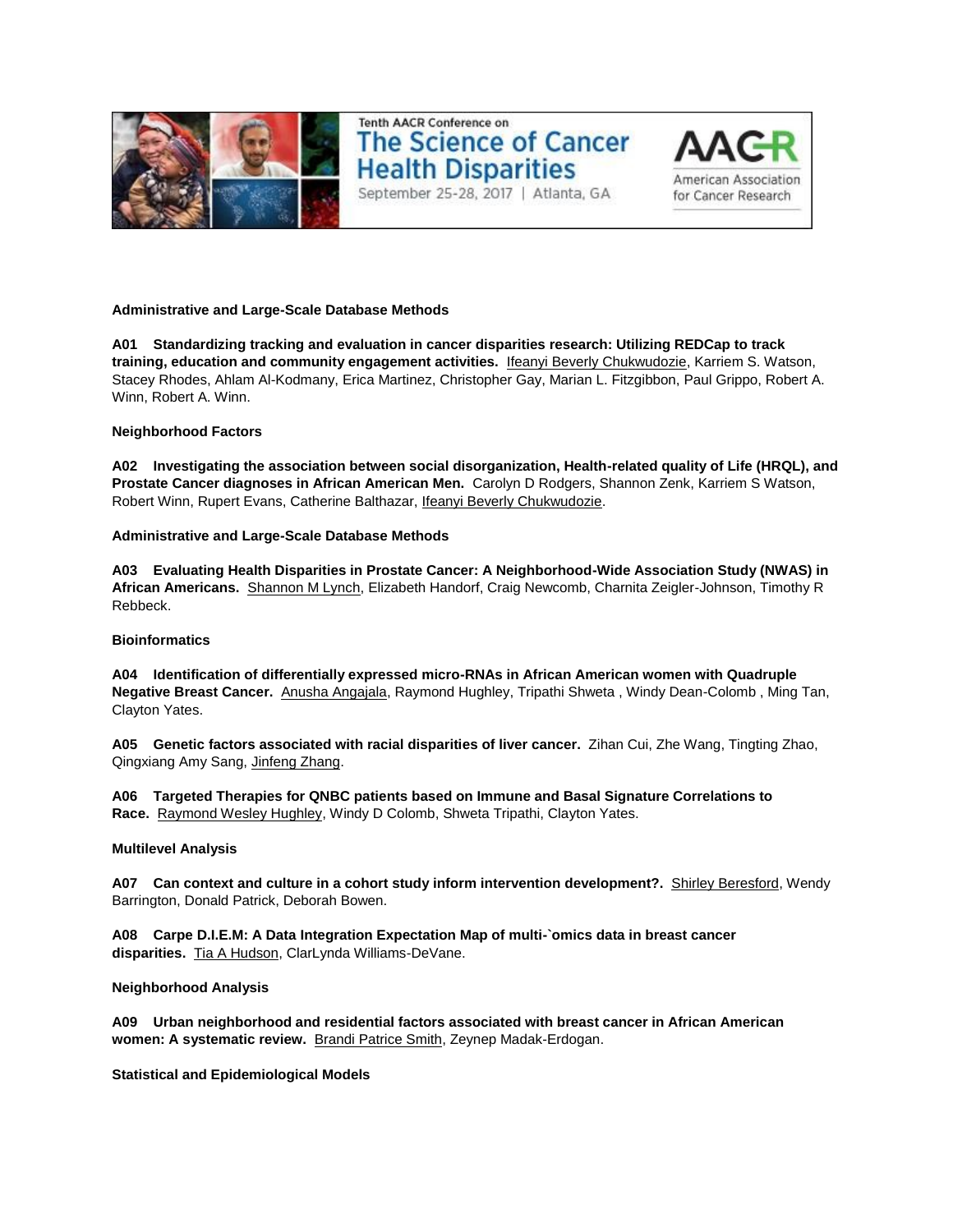**A10 Using cluster analysis to explore heart age among cancer survivors in Alabama.** Jacqueline B. Vo, Dheeraj Raju, Karen Meneses.

**Statistical and Epidemiological Models**

**PR08, A11 Tumor masking or tumor aggressiveness? : A structural equations modeling approach to estimate the impact of breast density on breast cancer stage, overall and by race.** Katherine Y. Tossas-Milligan, Garth H Rauscher, Richard Campbell, Victoria Seewaldt.

### **Community-based Participatory Research**

**A12 Lung cancer prevention and survivorship is good business: Unifying communities and industries for better health.** Jennifer Redmond Knight, Debra Armstrong, Kristin Paul, Elizabeth Westbrook, Kathryn Bathje.

**A13 Using boot camp translation to design a system-based intervention to improve rates of colon cancer screening using fecal immunochemical testing among Latino patients in community health centers.** Jamie Thompson, Melinda Davis, LeAnn Michaels, Jennifer Rivelli, Marta Castro, Anne Escaron, Brittany Younger, Melissa Castillo, Sacha Reich, Gloria Coronado.

**A14 Perceptions about Hepatitis B and Hepatocellular Carcinoma Among Blacks in South Florida .** Joselin Gonzalez-Diaz, Natasha Schaefer-Solle, Paul M Martin, Erin Kobetz, Patricia D Jones.

**A15 Challenges and Successes in Delivering a Cancer Survivorship Support Program Among Rural Latinas.** Rachel M Ceballos.

**A16 Invisible Men – Men of Color in Health Disparities Research.** Antonio Delesline, Sanford Earl Jeames.

**A17 [Advocate Abstract:] Culturally sensitive outreach for clinical trials and research studies is key to addressing biological contributors to health disparities.** Jamie Holloway.

# **Decision Making**

**A18 An Enhanced Shared Decision Making Model to Address Willingness and Ability to Undergo Lung Cancer Screening and Follow-Up Treatment.** Cherie P Erkmen, Mark Mitchell, Simran Randhawa, Shelby Sferra, Rachel Kim, Verdi DiSesa, Larry R Kaiser, Grace X Ma.

**A19 Explaining the rare use of breast cancer prevention options by high-risk African American women: The role of limited access to information.** Tasleem J Padamsee, Rachel Meadows, Megan Hils.

**Recruitment/Retention/Adherence Research**

**A20 Hispanic patient navigation: An intervention to increase clinical trial participation.** Carla Strom, Kathryn E Weaver, Jimmy Ruiz, Karen M Winkfield.

**A21 Using spatial analysis to identify the impact of medically underserved areas within and beyond the catchment area of a Comprehensive Cancer Center.** Christine M Marx, Jessica L Thein, Graham A Colditz.

**A22 Improving the Community' s Understanding of Research through Lay Ambassadors.** Evelyn T. Gonzalez, Armenta Washington, Nestor F Esnaola.

**A23 Interim Recruitment Outcomes in an NCORP-Based Patient Navigation Trial for African Americans with Early Stage Lung Cancer.** Marvella E Ford, Debbie C Bryant, Kathleen B Cartmell, Katherine Sterba, Dana R Burshell, Elizabeth G Hill, Allan De Toma, Kendrea D Knight, Kathryn Weaver, Elizabeth Calhoun, Nestor F Esnaola.

# **Race, Admixture, and Ethnicity**

**A24 Triple Negative Breast Cancer Risk: Ancestry and Immune Response.** Marvella E Ford, Erika T Brown, David P Turner, Victoria J Findlay, Anthony J Alberg, Susan Bolick, Deborah Hurley, Rita Kramer, Judith D Salley,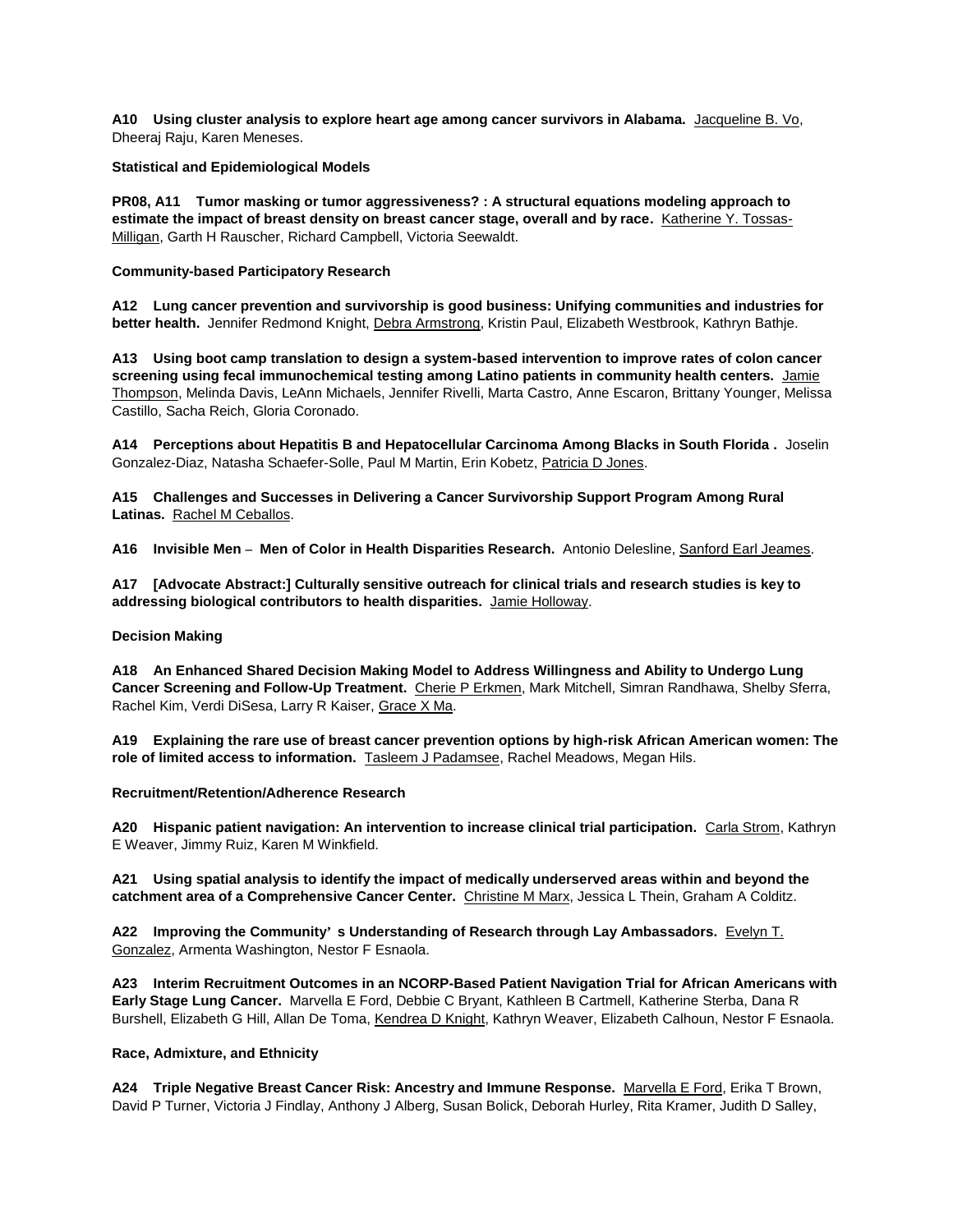Joan E Cunningham.

### **Recruitment/Retention/Adherence Research**

**A25 Community research navigators: The bridge to increasing ethnic minority participation in clinical research.** Marisela Garcia , Mayra Serrano, Alejandro Fernandez, Katty Nerio, Kimlin Ashing.

**A26 Representation of minorities, the elderly and women in over 1000 clinical trials.** Narjust Duma , Jesus Vera-Aguilera , Yucai Wang, Jonas Paludo, Konstantinos Leventakos, Aaron Mansfield, Alex Adjei.

**A27 Diversity in Multiple Myeloma clinical trials.** Narjust Duma, Miguel Gonzalez Velez, Jesus Vera-Aguilera , Richardo Parrondo, Veronica Mariotti, Jonas Paludo, Yucai Wang, Ronald Go, Alex Adjei.

# **General Epidemiology and Biostatistics**

**A28 Current and future incidence rates of invasive breast cancer between Black and White women.** Brittny C Davis Lynn, Philip S Rosenberg, William F Anderson.

**A29 Multi-level factors associated with increased in-hospital length of stay among patients following head and neck cancer treatment.** Eric Adjei Boakye, Betelihem B Tobo, Jiajing Chen, Paula Buchanan, Shubhra Malik, Nosayaba Osazuwa-Peters.

**A30 The use of geospatial methods to detect clusters of late-stage colorectal cancer and variations in areabased socioeconomic characteristics in Brooklyn, NY.** Francesco Congiusta, Russell Parvin, Madhavi Reddy, Heather A Mavronicolas, Heather A Mavronicolas, Francesco Congiusta.

**A31 Widening Educational Disparities in Cancer Mortality in the United States, 2000 – 2014.** Jiemin Ma, Ahmedin Jemal.

**A32 Trends in cause of death among Puerto Rican and United States Multiple Myeloma patients.** Maira A Castañeda-Avila, Karen J Ortiz-Ortiz, Carlos R Torres-Cintrón, Mara M Epstein.

**A33 Head and Neck Squamous Cell Carcinoma in Adolescents and Young Adults: Survivorship Patterns and Disparities.** Sai D Challapalli, Eric Adjei Boakye, Matthew C Simpson, Nosayaba Osazuwa-Peters.

**A34 Risk factors for liver disease/cancer among adults of Mexican descent in the United States and Mexico.** Yvonne N Flores, Zuo-Feng Zhang, Roshan Bastani, Mei Leng, Catherine M Crespi, Paula Ramirez, Heather A Stevens, Jorge Salmerón.

#### **Molecular Epidemiology**

**A35 An integrative model of cancer disparities based on the calcium molecular theory of carcinogenesis.** Bernard KADIO, Sanni Hashimi Yaya, Ajoy Basak, James Gomes, Koffi Djè, Christian Mesenge .

**A36 Serum insulin-like growth factor (IGF)-I and IGF binding protein-3 in relation to terminal duct lobular unit involution in Caucasian and African American women: The Susan G. Komen Tissue Bank.** Hannah OH, Ruth M Pfeiffer, Roni T Falk, Hisani N Horne, Jackie Xiang, Michael Pollak, Louise A Brinton, Anna Maria V Storniolo, Mark E Sherman, Gretchen L Gierach, Jonine D Figueroa.

**A37 Genome-wide association study of colorectal tumors in Latin American individuals from Colombia.** MARIA CAROLINA SANABRIA-SALAS, LAURA FEJERMAN, KONRAD RAWLIK, ALBERT TENESA, MARTHA L SERRANO-LOPEZ, JOVANNY ZABALETA, GUSTAVO A HERNANDEZ-SUAREZ.

**A38 Identification of triple negative breast cancer subtypes in Colombian patients.** Silvia J Serrano-Gomez, Maria Carolina Sanabria-Salas, Jone Garai, Melody C Baddoo, Gustavo Hernandez-Suarez, Juan Carlos Mejia, Oscar Garcia, Lucio Miele, Laura Fejerman, Jovanny Zabaleta.

A39 Sexual history is associated with prostate cancer in men of African decent . **Tsion Zewdu Minas, Wei**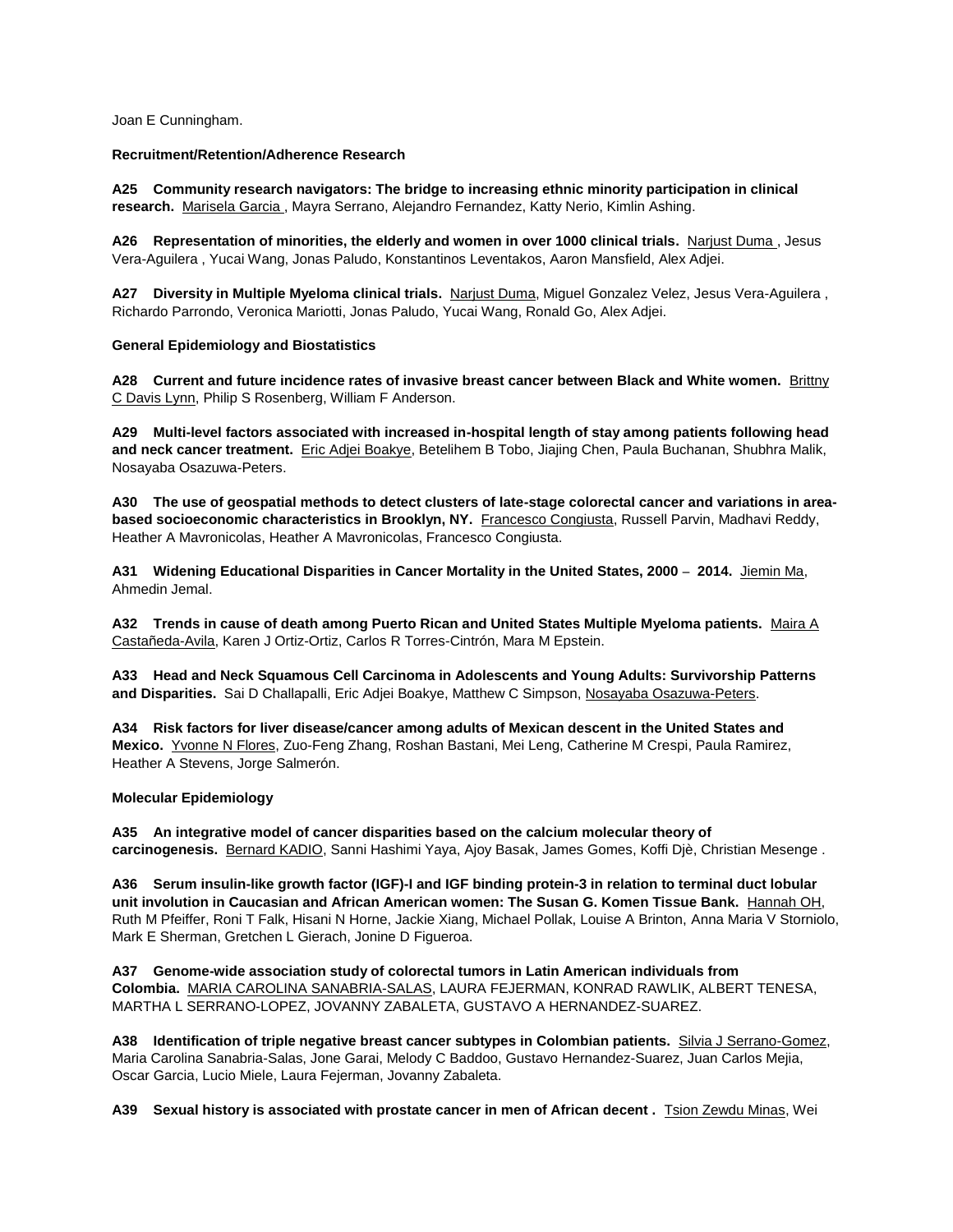Tang, Cheryl Smith, Tiffany H Dorsey, Christopher A Loffredo, Stefan Ambs.

# **Neighborhood Factors**

**A40 Disparities in survival among nonmetropolitan cancer patients in Utah.** Anne C Kirchhoff, Kepka Deanna, Hashibe Mia.

**A41 Social determinants of Hepatocellular Carcinoma in Louisiana.** Denise M Danos, Tekeda F Ferguson, Neal Simonsen, Claudia Leonardi, Qingzhao Yu, Xiao-Cheng Wu, Richard Scribner.

**A42 Association between neighborhood deprivation and lung cancer risk in the Southern Community Cohort Study.** Maureen Sanderson, Melinda C. Aldrich, Robert S. Levine, Barbara Kilbourne, Qiuyin Cai, William J. Blot.

**A43 [Advocate Abstract:] Dot4life multiple myeloma for the caribbean patients.** Marisel Brignoni.

**Race, Admixture, and Ethnicity**

**A44 University of Guam/University of Hawaii Cancer Center Partnership: Fourteen Years of Progress in Addressing Cancer Health Disparities in Pacific Islanders.** Carl-Wilhelm Vogel, David C Ward, Neal A Palafox, Hali R Robinett, Rachael T Leon Guerrero, Robert A Underwood, John A Peterson.

**A45 The Cancer Prevention Project of Philadelphia (CAP3): Establishing a cohort to investigate diversity among persons of African ancestry.** Elizabeth L Blackman, Denise Y Gibbs, Yin-Ming Kuo, Andrew Andrews, Meganathan Ramakodi, Karthik Devarajan, Jackie Bucci, Gilda Jean-Louis, Oni Richards-Waritay, Barbara Wilson, Carlene Bowen , Eric Edi, Vera Tolbert, Raphiatou Noumbissi, Daramola N Cabral, JoAnn Oliver, Robin Roberts, Marshall Tulloch-Reid, Camille C.R. Ragin.

**A46 Lower circulating Vitamin D3 levels in African Americans are associated with Fok1 vitamin D receptor gene polymorphism.** Yanyuan Wu, Marianna Sarkissyan, Dhruva Mishra, Pranabananda Dutta, Priscilla Bravo Arias, Sheilah Clayton, Rowan Chlebowski, Jaydutt V Vadgama.

**A47 Correlation between Non-skin Cancer Survival, Race/Ethnicity and Socioeconomic Status in the United**  States. Jingwei Song, Ligeng Tian, Muktar Aliyu.

**A48 Impact of age at diagnosis on racial disparities in endometrial cancer patients .** Christopher Tarney, Chunqiao Tian, Nicholas Bateman, Thomas Conrads, Chad Hamilton, George Maxwell, Kathleen Darcy.

**A49 Development of a multilevel integrated dataset to study lung cancer incidence and risk factors in never-smoking Asian American, Native Hawaiian, and Pacific Islander females.** Mindy C DeRouen, Salma Shariff-Marco, Daphne Lichtensztajn, Anqi Jin, Yihe Daide, Alison J Canchola, Yuqing Li, Jennifer Jain, Andrew Hertz, Laura Allen, Sixiang Nie, Carmen P Wong, Robert Haile, Manali I Patel, David Nelson, Peggy Reynolds, Heather A Wakelee, Hal Luft, Caroline Thompson, Beth E Waitzfelder, Iona Cheng, Scarlett L Gomez.

**PR05, A50 Estrogenic activity is associated with race/ethnicity and Indigenous American ancestry among San Francisco Bay Area women.** Sylvia S Sanchez, Phum Tachachartvanich, Heather Ruiz, Frank Z Stanczyk, Scarlett Lin Gomez, Esther M John, Martyn T Smith, Laura Fejerman.

**A51 Disparities in cervical cancer patients by race and histology .** Ying Huang, Christopher Tarney, Chunqiao Tian, Nicholas Bateman, Thomas Conrads, Chad Hamilton, George Maxwell, Kathleen Darcy.

# **Stress**

**A52 Disparities in Psychosocial Stress and Breast Cancer Survival by Race/Ethnicity.** Carola T Sánchez-Díaz, Garth H Rasucher.

**A53 Plasma Glucocorticogenic Activity Differs by Race/Ethnicity and Alcohol Intake Among San Francisco Bay Area Women.** Rosemarie M de la Rosa, Sylvia S Sanchez, Phum Tachachartvanich, Heather Ruiz, Scarlett Lin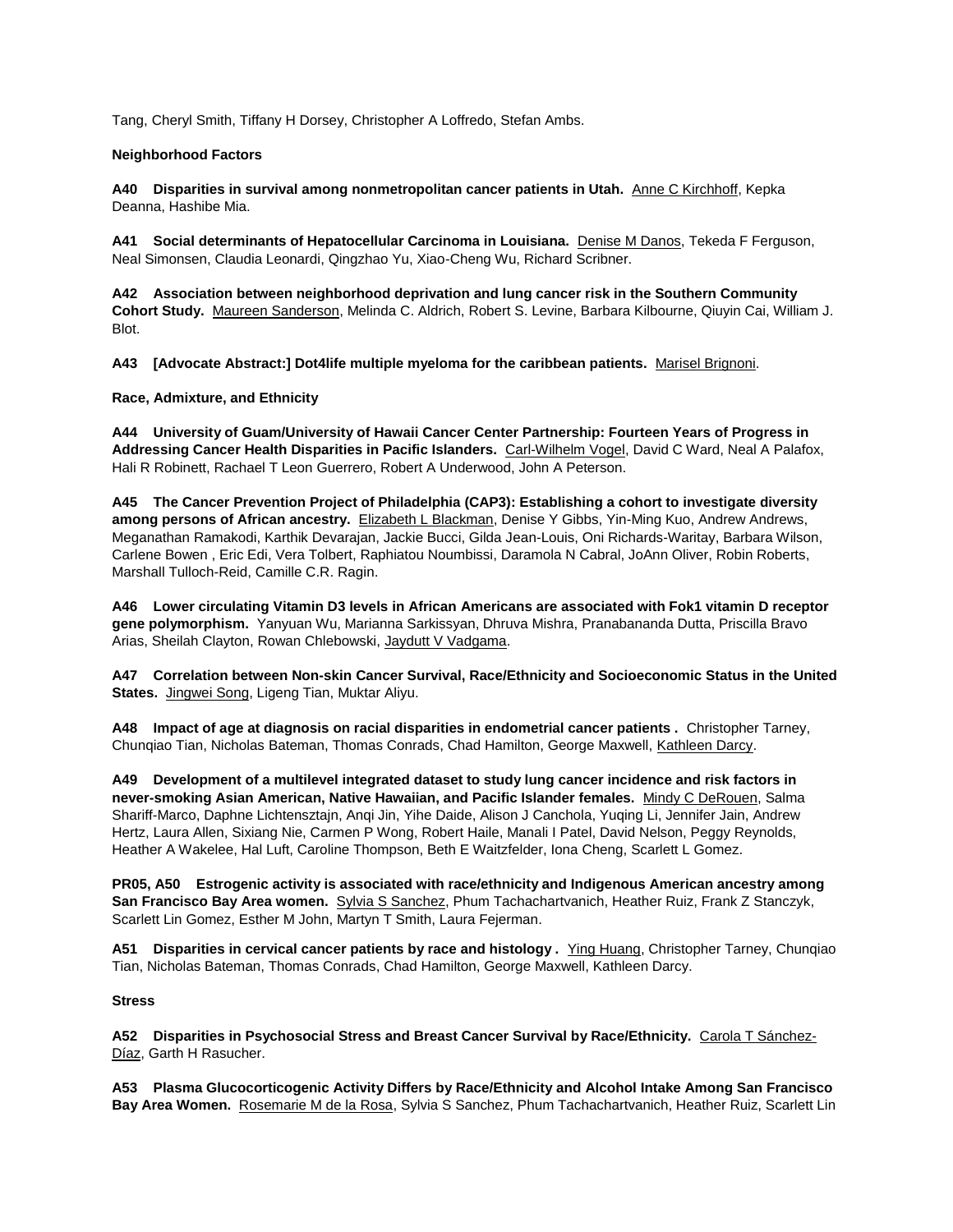Gomez, Esther M John, Martyn T Smith, Laura Fejerman.

**A54 Multi-systemic biological risk index and cancer mortality: Differences by age group and race/ethnicity.** Teofilia Acheampong, Andrew Odegaard.

# **Other Risk Factors**

**A55 Premenopausal gynecologic surgery and breast cancer mortality in the Carolina Breast Cancer Study.** Mya Roberson, Whitney Ragan Robinson, Hazel Nichols, Andrew Olshan, Melissa Troester.

**Other**

**A56 Racial disparities in colon cancer survival-United States, 2001-2009.** Arica White, Djenaba Joseph, Sun Hee Rim, Christopher J Johnson, Michel Coleman, Claudia Allemani.

**A57 Validity of self-reported body mass index among African American breast cancer survivors: The Women' s Circle of Health Follow-Up Study.** Bo Qin, Adana A.M. Llanos, Elizabeth A. Szamreta, Jesse J. Plascak, Christine Ambrosone, Kitaw Demissie, Chi-Chen Hong, Elisa V. Bandera.

**A58 Racial disparities in head and neck cancers in an urban hospital.** Charnita Zeigler-Johnson, Scott Keith, Frances Guiles, David Cognetti, Voichita Bar-Ad, Rita Axelrod.

**A59 Racial comparisons of the gut microbiota of generally healthy black and white women for insights into colorectal cancer disparities.** Tiffany L Carson, Fuchenchu Wang, Xiangqin Cui, Bradford E Jackson, Liam Van Der Pol, Elliot J Lefkowitz, Casey Morrow, Monica Baskin.

**A60 Differences in survival for older compared to younger female breast cancer patients in the California cancer registry by race/ethnicity, insurance, socioeconomic status, and tumor subtype.** Yazmin San Miguel, Li Tao, Scarlett Gomez, Ian Komenaka, Richard Schwab, Caroline Thompson, Jesse Nodora, James Murphy, Maria Elena Martinez.

# **Breast Cancer**

A61 Chemokine network between triple-negative breast cancer (TNBC) and non-TNBC cells. Carla Gibbs, Rosa Ignacio, Choi Hyeong, Deok-Soo Son.

**A62 Differences in sexual dysfunction between lesbian, bisexual, and heterosexual female breast cancer survivors.** Christopher W Wheldon, Megan C Roberts, Michelle I Silver, Ulrike Boehmer.

**A63 Estrogen receptor beta and insulin growth factor 2 (IGF2) contribute to cancer health disparities in Triple-Negative Breast Cancer.** David Austin, Nalo Hamilton, Yahya Elshimali, Richard Pietras, Yanyuan Wu, Jaydutt Vadgama.

**A64 Immune and metabolic mechanisms regulate the microenvironment in triple negative breast cancer.** Guillaume Andrieu, Paola Sebastiani, Kimberly A Bertrand, Julie R Palmer, Gerald V Denis.

**A65 Evaluating an under-studied kinase as a potential druggable target for breast cancer.** Hamzah Kharabsheh, Xiyou Zhou, John Scott.

**PR02, A66 β-catenin overexpression underlies the aggressive disease course in African American triple Negative breast cancer patients that lack androgen receptor.** Karuna Mittal, Shristi Bhattarai, Sergey Klimov, Uma Krishnamurthi, Xiaoxian Li, Ceyda Sonmez Wetherilt, Mohammad A Aleskandaran, Andrew A Green, Emad A Rakha, Ian O Ellis, Guilherme Cantuaria, Guanhao Wei, Remus Mihai Osan, Meenakshi V Gupta, Upender Manne, Padmashree C.G Rida, Ritu Aneja.

A67 The effects of SAHA and EGCG on metastatic potential in triple negative breast cancer. Kayla Ashlyn Lewis, Trygve O Tollefsbol.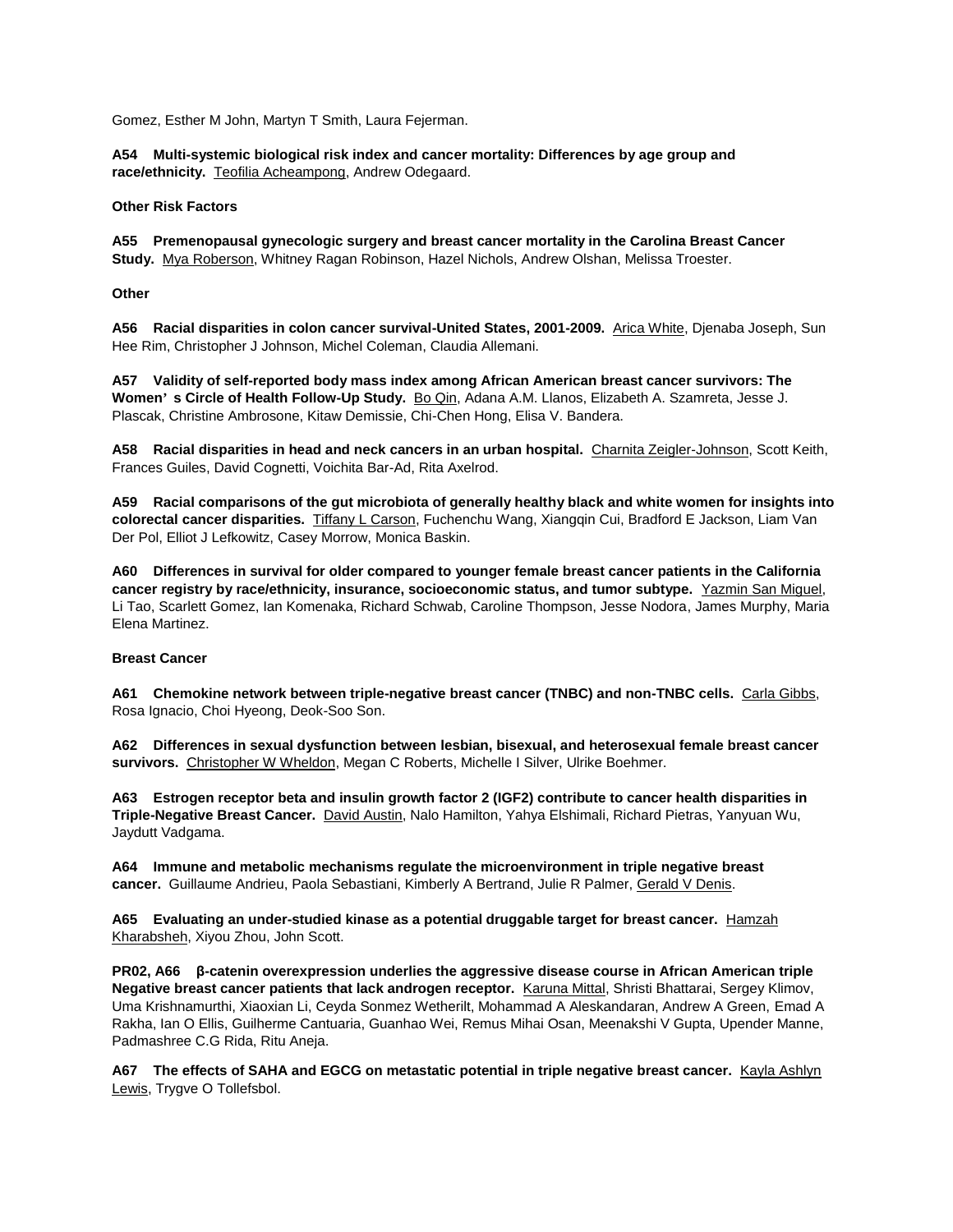**A68 Pre- and perinatal factors and incidence of breast cancer in the Black Women' s Health Study.** Lauren E Barber, Kimberly A Bertrand, Lynn Rosenberg, Tracy A Battaglia, Julie R Palmer.

**A69 Racial Disparity in breast cancer hospital treatment costs: Examining the effect of depression.** Baqar Husaini, Oscar Miller, Jessica Jones, Robert Levine.

**A70 [Advocate Abstract:] We have breast too ! a male breast cancer awareness progam.** Wayne Dornan.

**A71 [Advocate Abstract:] My world, our dream.** William "Kirby" Lewis.

**A72 [Advocate Abstract:] Community initiatives for all women' s health.** Araceli Lucio.

### **Colorectal Cancer**

**A73 Role of Microsatellite Stability and Mismatch DNA Repair Mechanism in the Response to 5-Fluorouacil Treatment in African American Colon Cancer Cell Lines.** Jenny E Paredes, Ping Ji, Maria Munoz-Sagastibelza, Malhaar Agrawal, Jennie Williams, Laura Martello-Rooney.

**A74 [Advocate Abstract:] The brown faces of colorectal cancer.** Candace Henley.

**A75 [Advocate Abstract:] Colorectal cancer and health disparities with african american population.** Erika Nalls.

### **Gastrointestinal Cancers**

**A76 Characteristics associated with racial disparities in Hepatocellular carcinoma survival: A matched cohort study.** AARON P THRIFT.

**A77 Esophageal Cancer in Kenya.** Joab Otieno Odera, Elizabeth Odera, Jessie Githang'a , Edwin Oloo Walong, Fang Li, Zhaohui Xiong, Xiaoxin Chen.

**A78 Living biobank of endoscopic ultrasound guided fine needle biopsy- derived PDAC organoids: A study of two contrasting populations.** Maria Munoz-Sagastibelza, Herve Tiriac, Shivakumar Vignesh, Jenny Paredes Sanchez, Jonathan Somma, Ellen Li, Juan-Carlos Bucobo, Demetrios J Tzimas, Maoxin Wu, Laura Martello-Rooney, David Tuveson, Jonathan Buscaglia.

# **Genitourinary Cancers**

**A79 Establishment of African American prostate cancer patient-derived primary cell lines and xenografts.** Brendon Patierno, Wayne Glover, Thomas Ribar, Rick Kittles, Wen-Chi Foo, Shannon McCall, Jiaoti Huang, Daniel George, Jennifer Freedman, Steven Patierno, Kris Wood, David Hsu.

**A80 Similarities and differences between African American and European American prostate cancer genomics .** Franklin Huang, Stephanie Mullane, Paz Polak, Eliezer Van Allen, Levi Garraway.

**A81 Novel FGFR3 splice variant increases oncogenic phenotype in African American prostate cancer.** Jacqueline Olender, Bi-Dar Wang, Kenneth Nguyen, Lana Garmire, Norman H. Lee.

**A82 Disparities in prostate cancer incidence, patient and clinical characteristics among Latino subpopulations defined by country of origin in California: findings from the California Cancer Registry.** Alexis R Freedland, Andre E Kim, Juanjuan Zhang, Ann Hamilton, Dennis Deapen, Lihua Liu, Inderbir S Gill, Mariana C Stern.

**A83 Decreased Nuclear expression of the E3 ubiquitin ligase Nrdp1 in African American men compared to Caucasian men with localized prostate cancer.** Salma Siddiqui, Frank U Melgoza, Blythe P. Durbin-Johnson, Ruth L Vinall, Paramita M Ghosh.

**PR09, A84 Patterns of bladder cancer incidence, tumor characteristics, and survival among Latinos in**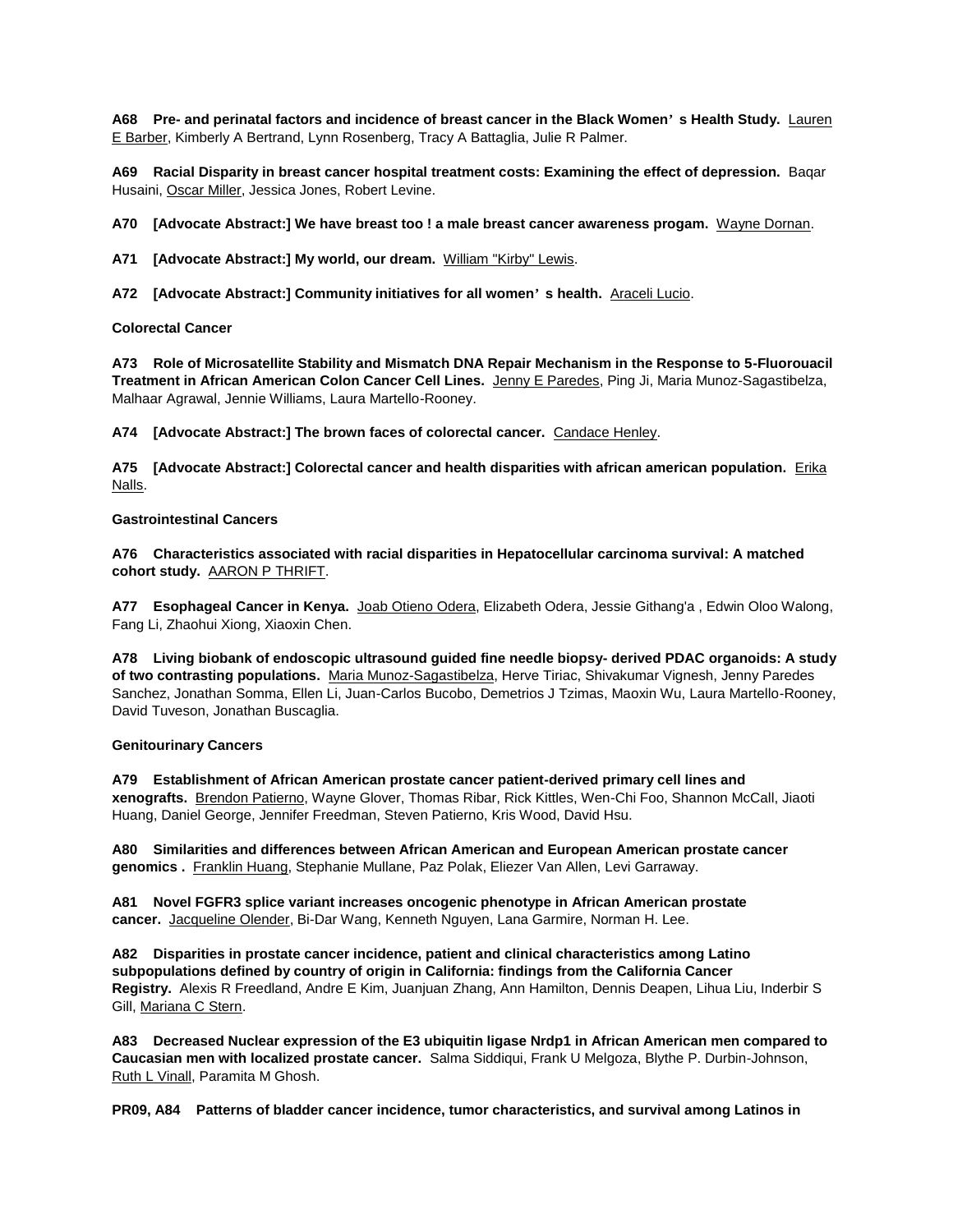**California: results from the California Cancer Registry.** Sumeet Syan-Bhanvadia, Juan Pablo Lewinger, Andre Berger, Siamak Daneshmand, Inderbir S Gill, Andre E Kim, Lihua Liu, Juanjuan Zhang, Ann Hamilton, Dennis Deapen, Mariana C Stern.

### **Gynecological Cancers**

**A85 Receipt of adjuvant endometrial carcinoma treatment according to race: An NRG Oncology/Gynecologic Oncology Group 210 Study.** Ashley Felix, David Cohn, Theodore Brasky, David Mutch, William Creasman, Premal Thaker, Joan Walker, Richard Moore, Shashikant Lele, Saketh Guntupalli, Levi Downs, Christa Nagel, John Boggess, Michael Pearl, Olga Ioffe, Wei Deng, Marcus Randall, Louise Brinton.

**PR10, A86 Factors associated with decreased survival in epithelial ovarian cancer patients from the southern United States.** Sherri L Stewart, Trevor D Thompson, Angela R Moore, Sun Hee Rim, Jennifer M. Wike.

### **Head and Neck Cancers**

**A87 Which head and neck cancer patient benefits from being married: the man or the woman?.** Nosayaba Osazuwa-Peters, Matthew C Simpson, Lauren M Cass, Sai Deepika Challapalli, Zisansha S Zahirsha, Eric Adjei Boakye, Sean T Massa.

**A88 Age Differences in Demographic Predictors of Head and Neck Cancer Survival.** Sean T Massa, Lauren Cass, Sai Challapalli, Zisansha Zahirsha, Matt Simpson, Nosayaba Osazuwa-Peters, Gregory Ward.

### **Lung Cancer**

**A89 Gender and Racial Disparities in Non-Small Cell Lung Cancer: A Systematic Review.** Noor Alsaadoun, Karen Kopciuk, Desiree Hao, Karl Riabowol, D. Morley Hollenberg, D. Gwyn Bebb.

**PR03, A90 Somatic Mutations and Ancestry Markers in Hispanic Lung Cancer Patients.** William D Cress, Nicholas T. Gimbrone, Bhaswati Sarcar, Edna Gordian, Jason I Rivera, Christian Lopez, Jamie K Teer, Eric A Welsh, Alberto A Chiappori, Matthew B Schabath, Gary W Reuther, Pedro G Santiago-Cardona.

# **Other Organ Sites**

**A91 [Advocate Abstract:] Evidence-based, human-powered, patient-centric.** Juliana Fuller.

**Race, Admixture, and Ethnicity**

**A92 Black Race is Associated with Worse Distant Relapse-Free Survival in Breast Cancer Patients Treated with Neoadjuvant Compared to Adjuvant Systemic Chemotherapy.** Jessica M Pastoriza, George S Karagiannis, Xiaonan Xue, Juan Lin, John S Condeelis, Joseph A Sparano, Thomas E Rohan, Maja H Oktay.

# **Cancer Communications**

**B01 Utilizing Social Media to Disseminate Information & Resources Pertaining to Cancer & Cancer Research to Latinos.** Amelie G Ramirez.

**B02 News They Can Use? The Portrayal of Breast Cancer Risk and Prevention in Print News and Popular Press for Young Women.** Ann Carroll klassen, Amy Leader, Ana Martinez-Donate, Augusta Villanueva, Suzanne Grossman, Udara Perera, Tashi Lhamo, HeeSoon Juon.

**B03 Sociodemographic disparities in breast density notification in the 2015 National Health Interview**  Survey. **Erica T Warner.** 

**B04 Communication about HPV: Shared knowledge and HPV vaccine uptake among parents and adolescents in rural eastern North Carolina.** Essie Torres, Alice Richman, Qiang Wu.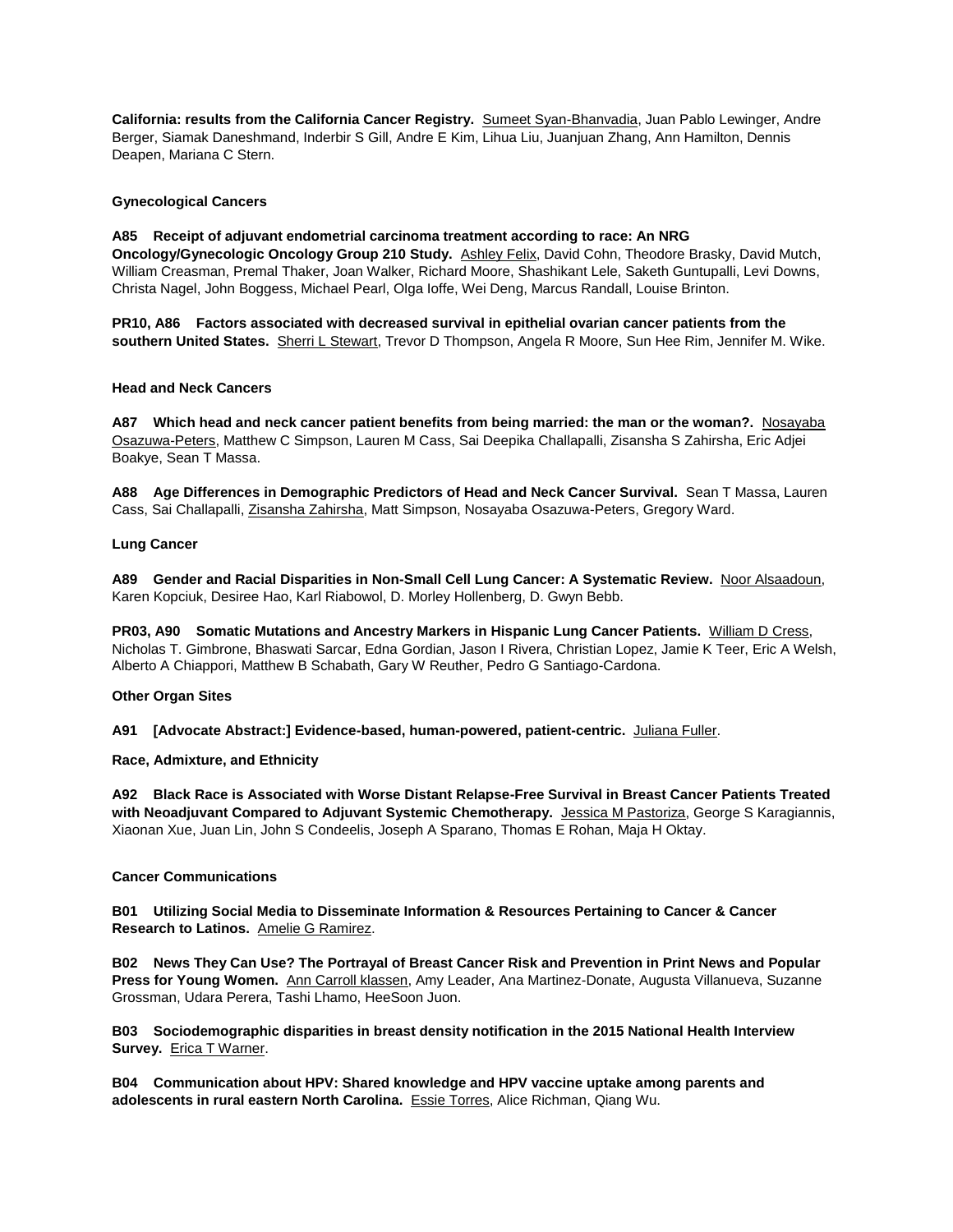### **Community-based Interventions**

**B05 An Evaluation of a Community-based Breast Education and Navigation Program: Highlights and Lessons Learned from the Pitt County Breast Wellness Initiative.** Essie Torres, Alice Richman.

# **Cancer Communications**

**B06 Social media and colorectal cancer communication: The reach of Facebook Live and Twitter chat in Utah.** Jennyffer Morales , Garrett Harding , Janae Decker, Lisa Anderson , Alyssa Geisler, Jane Ostler, Donna Branson , Jeff Yancey , Ana Maria Lopez.

**B07 Asian American women's perspectives toward donating healthy breast tissue: Implications for recruitment methods and messaging.** Katherine E Ridley-Merriweather.

**B08 Acceptability of text messaging for communication of health information among Black and low-income women following abnormal cervical cancer screening.** LaHoma Smith Romocki, Leslie Cofie, Andrea Des Marais, Theresa Curington, Chelsea Anderson, Jennifer S. Smith.

**B09 Partnering Around Cancer Clinical Trials: Preliminary report of an intervention to improve patientphysician communication and clinical trial enrollment of Black and White men with prostate cancer.** Lauren M. Hamel, Louis A. Penner, Elisabeth Heath, Dina Lansey, Michael Carducci, Terrance L. Albrecht, Ellen Barton, Mark Manning, Tanina Foster, Mark Wojda, Susan Eggly.

**B10 Prevalence of Culturally Tailored Cancer Messages in African-American Churches.** Shaila Strayhorn, Brook Harmon, Andrew Carter, James Hebert.

### **Community-based Interventions**

**B11 Sustaining annual colorectal cancer screening in rural community health clinics using the fecal immunochemical test (FIT).** Connie L Arnold, Terry C Davis, Alfred Rademaker, James Morris, Glenn Mills.

**B12 Betel Nut Use and Oral Cancer in a High-Risk Refugee Community in the United States: The Effectiveness of an Awareness Initiative.** Lucy L Shi, Ella Bradford, Danielle K Depalo, Amy Y Chen.

**B13 New messages and opportunities for prevention to empower African American women through community-based outreach and education on breast and cervical cancer risk.** Elisa M Rodriguez, Frances G Saad-Harfouche, Christy A Widman, Clark S Nikia, Clarissa Martinez, Detric Johnson, Lina Jandorf, Deborah Erwin.

**B14 Promising Effects of A Culturally Tailored Pilot Intervention to Increase HPV Vaccination Uptake among Female and Male Adolescents.** Grace X Ma, Yin Tan, Shumenghui Zhai, Philip Siu, Sarah Lai, Lin Zhu, Adeodat Ilboudo, Min Qi Wang.

**B15 Colorectal Cancer Knowledge and Adherence among Hispanic Workers.** Judy Y Ou, Anne C Kirchhoff, Echo L Warner, Laura Martel, Deanna Kepka.

**B16 Potential challenges and strategies for working with community cancer advocates in a rural population.** Katelyn Schifano.

**B17 Effects of promotores-led small group education on colorectal cancer knowledge among underserved Hispanics.** Katherine J Briant, Janet Sanchez, Monica Escareno, Virginia Gonzalez, Beti Thompson.

**B18 Attitudes, perceptions, and strategies toward increasing cancer screening, treatment, and participation in research among Latinos.** Nadine J Barrett, Kearston L Ingraham, Xiomara Boyce, Rebecca Reyes.

**B19 Screen to Save (S2S) implementation across National Outreach Network (NON) region 2.** Khaliah F. Fleming, Jomar D. Lopez.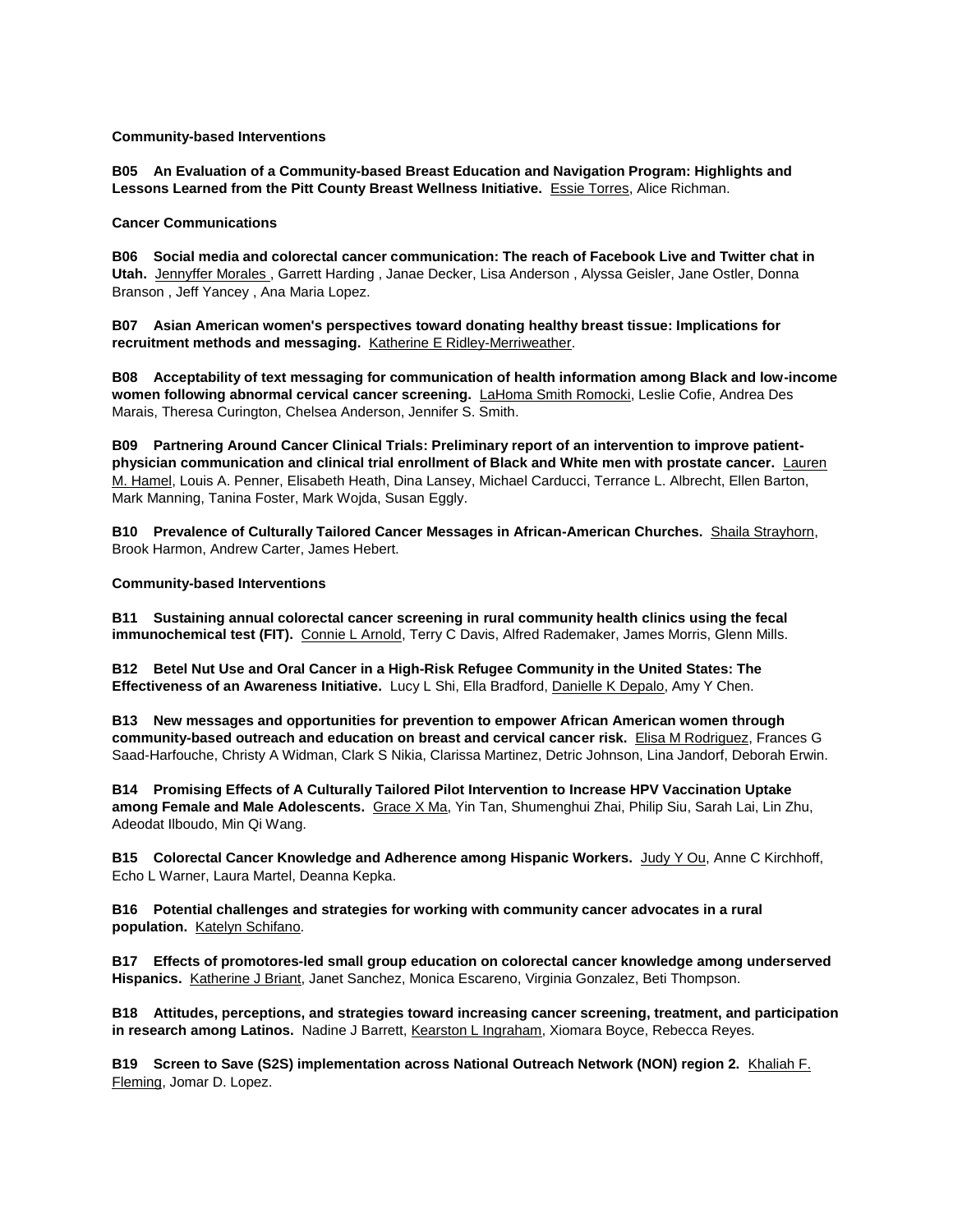**B20 Cancer screening in rural Honduras: Maximizing impact with a multi-organ screening approach.** Linda Skewes Kennedy, Kayla A. Marra, Ethan Phillip Marshall LaRochelle, Mary D Chamberlin, Kathleen D Lyons, Suyapa A. Bejarano, Gregory J. Tsongalis.

**B21 Community health worker led smoking cessation intervention in Virginia Appalachia.** Lindsay Hauser, Catherine Labgold, Roger Anderson, Fabian Camacho.

**B22 Trends in mammography utilization at a safety net breast cancer screening center.** Bridget A Oppong, Holly Greenwald, Chiranjeev Dash, Kepher Makambi, Tesha Coleman, Lucile Adams-Campbell.

**B23 The impact of a biobanking education intervention on trust in research and trust in doctors.** Shannon M Hughley, Tahirah Abdullah, Ruth Akindele, Karen Burns White, Daniel A Gunderson , Christopher Lathan.

**B24 Salud!, por la Vida, an educational intervention to increasing colorectal cancer screening in Puerto Ricans.** Vivian Colon-Lopez, Camille Velez-Alamo, Adrianna Acevedo-Fontanez, Marievelisse Soto-Salgado, Yolanda Serra-Martinez, Ileska Valencia-Torres, Maria E Fernandez.

**B25 Empowering Latinas to Obtain Breast Cancer Screenings: Comparing Intervention Effects, Part 1.** Yamile Molina, Liliana G San Miguel, Lizeth Tamayo, Sylvia Gonzalez, Rosa de la Torre, Kryztal Peña, Araceli Lucio, Oliva Hernandez, Juanita Arroyo, Maria C Medina, Nora Coronado.

**B26** [Advocate Abstract:] We all win. Frank D. Fields.

**B27 [Advocate Abstract:] " Eliminating fears and misconceptions in the african american community".** Loretta Herring.

**B28 [Advocate Abstract:] Piloting a lay navigation program in rural north carolina.** Judy Plymale.

**B29 [Advocate Abstract:] The cancer patient as starting player. not bench warmer.** David Wilson.

**B30 [Advocate Abstract:] Health disparities among latinos with pancreatic cancer.** Fatima Zelada-Arenas.

#### **Genetic Testing and Counseling**

**B31 Creating a mobile device-based educational animation for African American women with hereditary breast cancer risk.** Zo Ramamonjiarivelo, DeLawnia Comer-Hagans, Ifeanyi Beverly Chukwudozie, Shirley Spencer, Vida Henderson, Barry Pittendrigh, Julia Bello-Bravo, Karriem S. Watson, Catherine Balthazar, Rupert Evans, Robert A. Winn, Angela Odoms-Young, Kent Hoskins.

**B32 Utilization and Outcomes of Cancer Genetics Referrals at a Community Cancer Program.** Ruth N. Akindele, Huma Q. Rana, Sarah R. Cochrane, Ludmila A. Svoboda, Christopher S. Lathan.

**B33 Motivating African American women with hereditary breast cancer risk to participate in genetic counseling.** DeLawnia Comer-HaGans, Zo Ramamonjiarivelo, Shirley Spencer, Beverly Chukwudozie, Vida Henderson, Karriem Watson, Catherine Balthazar, Rupert Evans, Robert Winn, Angela Odoms-Young, Kent Hoskins.

**B34 Patterns of BRCA testing at a safety net compared to a university hospital.** Demetria J Smith, Christopher Sauter, Chao Zhang, Zhengjia Chen, Keerthi Gogineni.

**B35 Factors associated with beliefs about genetics related to cancer risk among racial and ethnic adults 18 years and older in the United States.** Lawrence P McKinney, B.Sc., Gemechu Gerbi, PhD, Mechelle Claridy, MPH, Brian Rivers, PhD.

#### **Biomarkers in Cancer Surveillance and Screening**

**B36 Overexpression of PVT1 exons 4A, 4B, and 9 is characteristic of aggressive prostate cancer in males of African ancestry.** Adeodat Ilboudo, Akintunde Orunmuyi, Cuong Bach, Olorunseun Ogunwobi.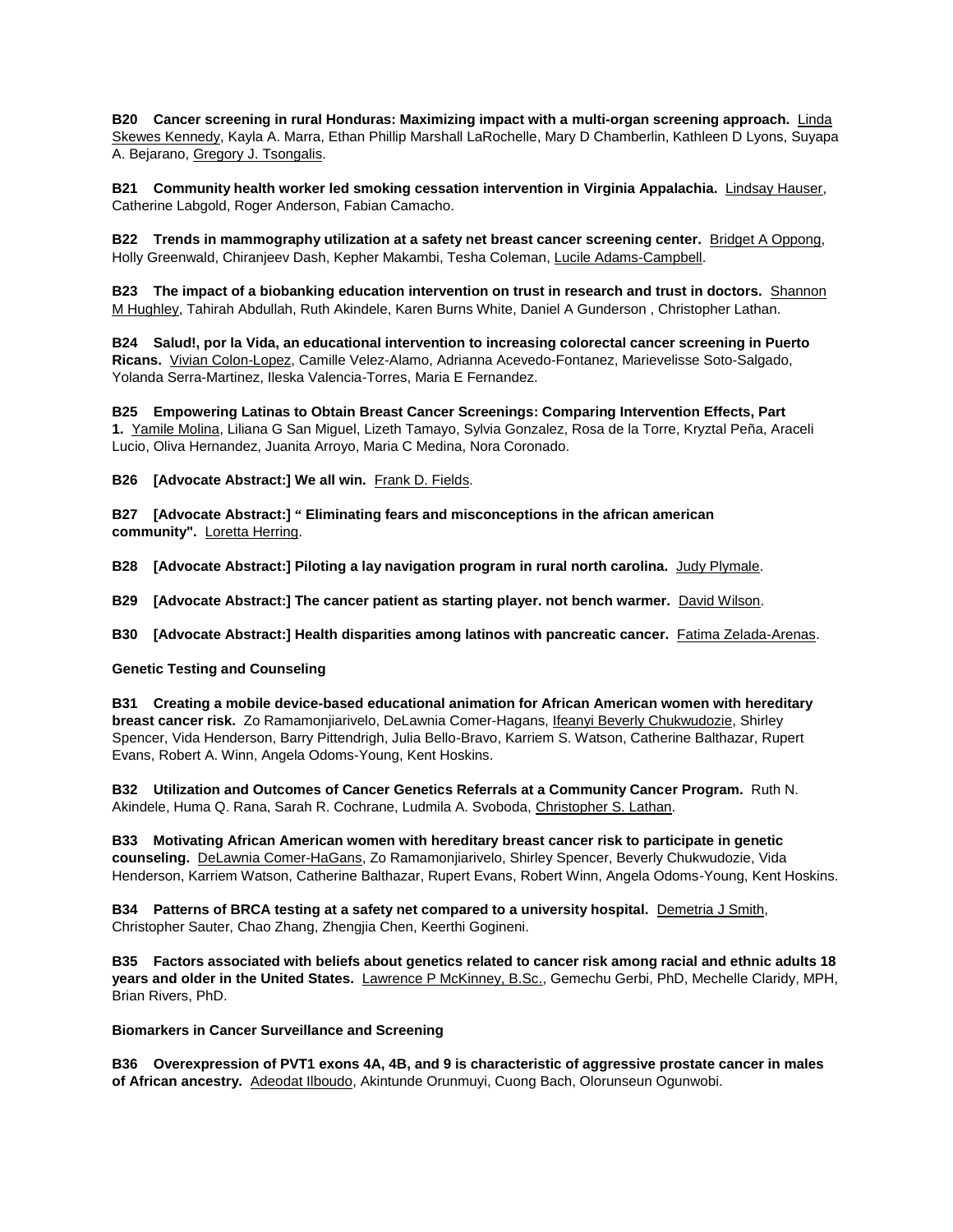**B37 Association of EMT with Prostate Cancer Health Disparities.** Liza J Burton, Ohuod A Hawsawi, Quentin J Loyd, Camille Ragin, Valerie Odero-Marah.

# **Biomarkers in Imaging**

**B38 The ties that bind: Associations of communication, cancer history, and screening intention among diverse Kin KeeperSM families.** Timiya S. Nolan, Alai Tan, Karen Patricia Williams.

**B39 A pilot study of neuropsychological functions, APOE and amyloid imaging in patients with gliomas.** Denise Correa, Maria Kryza-Lacombe, Xiaosun Zhou, Raymond Baser, Brad Beattie, Zodina Beiene, Irene Orlow, John Humm, Lisa DeAngelis, Wolfgang Weber, Joseph Osborne.

# **Biomarkers of Risk and Surrogate Endpoints**

**PR06, B40 Differences in tumor infiltrating lymphocytes between racially-distinct triple negative breast tumors.** Nikita Wright, Chaeyun Lee , Wei Guanhao, Uma Krishnamurti, Xiaoxian Li , Padmashree C. G. Rida, Remus Osan, Ritu Aneja.

# **Molecular Diagnostics**

**B41 Transcriptome-wide profiling identifies novel differential genes associated with health disparity of prostate cancer.** Hamdy Ali, Pei-Yau Lung, Shaimaa Gad, Andrew Sholl, Hamed I. Ali, Jinfeng Zhang, Zakaria Y. Abd Elmageed.

**B42 Development of a urine exosome based prostate cancer gene expression panel to address racial differences in prostate cancer.** Indu kohaar, Sreedatta Banerjee, Lakshmi Ravindranath , Yongmei Chen, Amina Ali, Jacob Kagan, Sudhir Srivastava, Albert Dobi, David McLeod, Inger L. Rosner, Shiv Srivastava, Gyorgy Petrovics.

**B43 Germ-line and somatic mutations, immune signatures, and epigenetic alterations linked to neighborhood determinants of health differ in Black and Non-Latino White head and neck cancer patients.** Rafael Guerrero-Preston, Fahcina Lawson, Laura Manuel, Blanca Valle, Tal Hadar, Bianca Rivera, Oluwasina Folawiyo, Adriana Baez Bermejo, Luigi Marchionni, Wayne Koch, William Westra, David Sidransky.

**B44 Exosomes-associated miR-3128 and miR-3613 are dysregulated in African American men with prostate cancer and correlated with poor prognosis.** Hamdy Ali, Andrew B Sholl, Pei-Yau Lung, Juan Bustamante, Jinfeng Zhang, King S Coffield, Zakaria Y. Abd Elmageed.

# **Drug Design, Discovery, and Delivery**

**B45 A Novel Peptide Suppressing M2-Polarized Macrophages Enhances Sensitivity of Tumors Towards Current Chemotherapies and Immunotherapies.** Anghesom A Ghebremedhin, Clayton C. Yates.

# **Mechanisms of Drug Action**

**B46 Vorinostat modulates the expression of the progesterone receptor in subtypes of triple negative breast cancer cell lines.** Beverly Lyn-Cook, Fatemeh NouriEmamzadeh, Beverly Word, Rhonda Moore, Gustav Miranda-Carboni.

**B47 Efficacy of GLI antagonists in Triple Negative-Inflammatory Breast Cancer 2D and 3D models.** Helen Oladapo, Xiaojia ji, Hassan Shehata, Mike Tarpley, Lhoucine Chdid, David Lamson, Xuhui Bao, Scott Sauer, Gayathri R Devi, Kevin P Williams.

**B48 Effect of concomitant CYP3A5 modulating drugs on androgen receptor signaling in African American men undergoing androgen deprivation therapy.** Priyatham Gorjala, Oscar B Goodman Jr., Ranjana Mitra.

**Other**

**B49 Factors Affecting the Treatment of Young Women with Breast Cancer at Tertiary Referral Public and**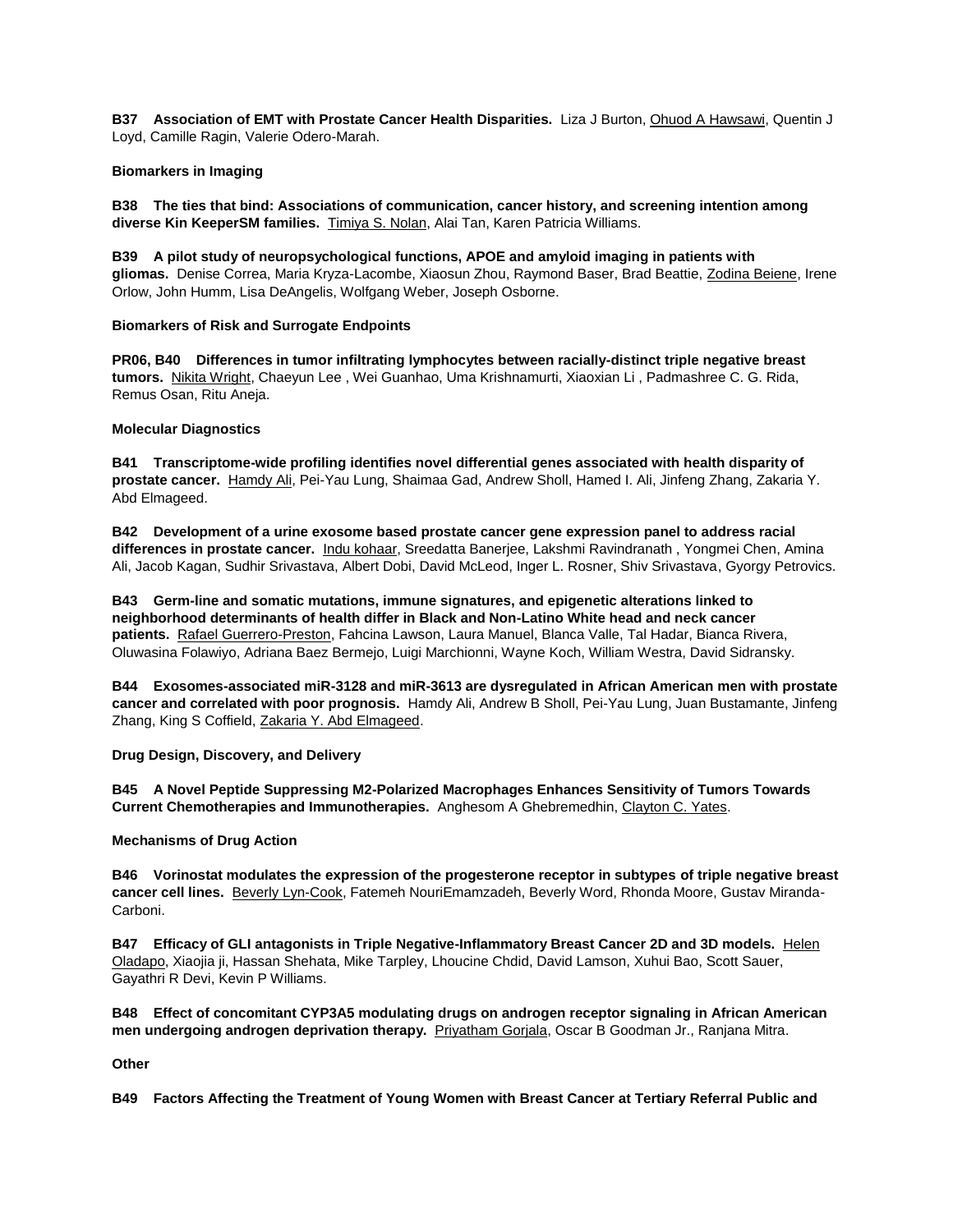### **Private Hospitals.** Ami Patel, Shubhada Dhage.

**B50 Heterogeneity of Tumor-micro environment and the role of CXCR5.** Courtney D Dill, Adaugo Okoro, Dongquan Chen Ph.D., MSHI, James W Lillard Ph.D, M.B.A.

**B51 Advancing Cancer Health Disparities Research Through the Beau Biden Cancer MoonshotSM.** Sonia Rosenfield, Amy E. Kennedy, Diane Palmieri, L. Michelle Bennett.

### **DNA Damage and Repair Mechanisms**

**B52 Copy neutral loss of heterozygosity is decreased in African American colorectal cancers.** Gaius J Augustus, Nathan A Ellis.

# **Stress Response and Allostatic Load**

**B53 Psychosocial stress exposure results in inhibition of mammary gland development and increase mammary stem cells in a rat model of breast cancer.** Marianna B Johnson, Joscelyn N Hoffmann, Hannah M You, Ahmad B Allaw, Jordan W Strober, Matthew J Brady, Martha K McClintock, Suzanne D Conzen.

### **Tumor Promotion and Progression**

**B54 The inflammatory microenvironment in prostate cancer racial disparities.** Janielle P Maynard, Angelo M De Marzo, Karen S Sfanos.

### **Angiogenesis and Invasion**

**B55 Tumor derived MCP-1 regulates invasiveness in triple negative breast cancer via the MAP Kinase pathway.** Pranabananda Dutta, Kimberly Paico, Yanyuan Wu, Marianna Sarkissyan, Jaydutt Vadgama.

### **Cancer Genetics/Gene Expression**

**B56 Regulation of CXCR5-CXCL13 signaling in Prostate Cancer etiological disparities.** Adaugo Queen Ohandjo, Courtney Dill, Chen Dongquan, James W Lillard .

**PR01, B57 Distinct genomic alterations in prostate cancer of African American men.** Albert Dobi, Gyorgy Petrovics, Hua Li, Denise Young, Yongmei Chen, Jacob Kagan, Sudhir Srivastava, Reinhard Ebner, Inger L. Rosner, Jennifer Cullen, Matthew L. Freedman, Isabell A. Sesterhenn, Zoltan Szallasi, Shiv Srivastava.

**B58 The role of epigenetic reader and alternative mRNA splicing variant MBD2\_v2 in IL6 signaling in prostate cancer.** Emily Girsch, Bin Bao, Cristina Mitrea, Wael A Sakr, Gregory Dyson, Isaac Powell, Aliccia Bollig-Fischer.

**B59 Race-related differential splicing of the insulin receptor: A novel target underlying prostate cancer disparities.** April Deveaux, Bi-Dar Wang, Bonnie Lacroix, Brendon Patierno, Dadong Zhang, Kouros Owzar, Norman Lee, Daniel George, Jennifer Freedman, Steven Patierno.

**B60 Nanoparticles directed to IL13RA2 for targeted therapy of basal-like breast cancer.** Chen Khuan Wong, Sandy Zhang , Bjorn Reinhard, Sam Thiagalingam.

**B61 c-Myc is regulated and therapeutically targetable via the miR-1207-3p/FNDC1/FN1/AR pathway in aggressive prostate cancer in men of African Ancestry.** Dibash K Das, Akintunde T Orunmuyi, Gabriel Olabiyi Ogun , S. Adekola Adebayo, A. Ayo Salako, Adeodat Ilboudo, Cuong Bach, E. O. Olapade-Olaopa, Olorunseun O Ogunwobi.

**B62 Elucidating the role of CCL4 and CSF3 in breast cancer metastasis.** Inez Yuwanita, Yoanna Rodriguez, Marianna Sarkissyan, Yanyuan Wu, Jaydutt V Vadgama.

**B63 Race and Triple Negative Breast Cancer: Advances in Non-coding RNA Research Together with a**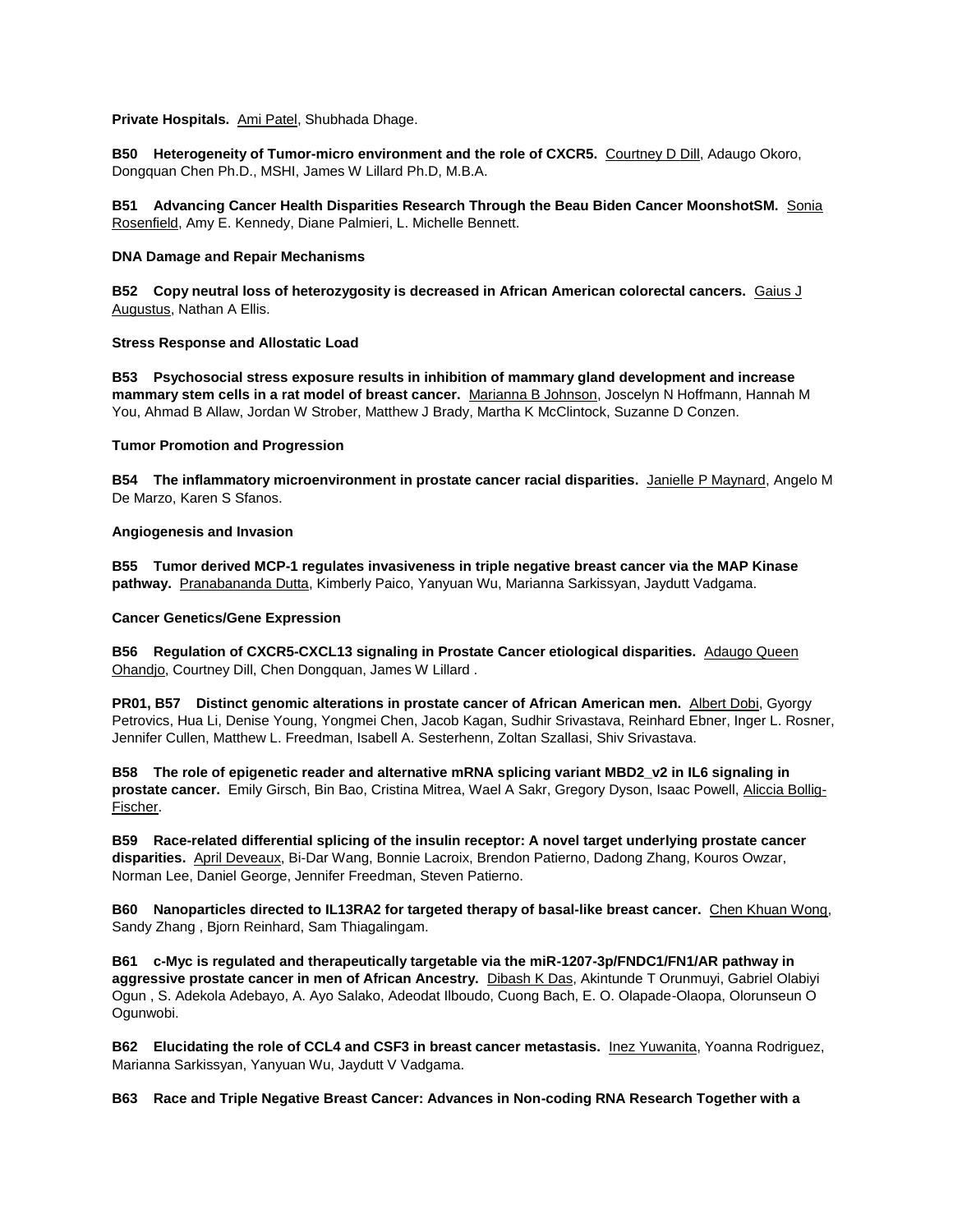**Systems-biology-level Analysis Uncover Key Molecular Differences .** Aristeidis G Telonis, Isidore Rigoutsos.

**B64 Race and prostate cancer: miRNA isoforms and tRNA fragments could hold some of the answers.** Rogan G Magee, Aristeidis G Telonis, Phillipe Loher, Eric Londin, Isidore Rigoutsos.

**B65 TTK and KLF5 mediate EMT in the context of TGF-β signaling in Triple Negative Breast Cancer.** Jamie L. King, Baotong Zhang, Jin-Tang Dong.

**B66 Contribution of Mitochondrial Ancestry in Cancer Health Disparities.** Bajpai Prachi, Bhupendra Singh, Keshav Singh.

**B67 Overexpression of claudin-3 tight junction protein in endometrial cancer cell lines and tumor tissues derived from African American women.** Maria E Cuevas, Maria C Todd.

**B68 EGFR signaling mediated modulation of transcription and probable crosstalk with components of Wnt signaling.** Miguel Nava, Nwamaka Amobi, Nathan Zemke, Arnold Berk, Robin Farias-Eisner, Jay Vadgama, Yanyuan Wu.

**B69 Aggressiveness and tumor biology in prostate cancer patients with and without biochemical recurrence.** Natalia Acosta, Jovanny Zabaleta, Rodolfo Varela, Jorge Mesa, Silvia Serrano, Jone Garay, Melody Baddoo, Cruz Nataly, Alba Lucía Combita, María Carolina Sanabria-Salas.

**B70 Thymoquinone regulates cytochrome P450 genes involved in prostate cancer disparity.** Santosh K. Singh, James W. Lillard, Rajesh Singh.

### **Cell Growth Signaling Pathways**

**B71 Biologic for the Treatment of CRLF2 B-Cell Acute Lymphoblastic Leukemia to Reduce Pediatric Cancer Health Disparities.** Cornelia Stoian, Jacqueline S Coats, Veriah Vidales, Juliette Personius, Evgeny Chirshev, Hossam Alkashgari, Ineavely Baez, Lawrence Liu, Hannah Choi, Sinisa Dovat, Kimberly Payne.

#### **DNA Methylation/Epigenetics, and Chromatin Regulation**

**B72 DNA methylation and genetic alterations contribute to aggressive prostate cancer in African American men.** Swathi Ramakrishnan, Xuan Peng, Qianya Qi, Qiang Hu, Gissou Azabdaftari, Elena Pop, James Mohler, Kristopher Attwood, Li Yan, Jianmin Wang, Anna Woloszynska-Read.

#### **Oncogenes/Tumor Suppressor Genes**

**B73 SOX2 regulation of FOXP1 as a mechanism driving disparate aggressiveness of prostate cancer in African-American men.** Anthony Williams, Larischa de Wet, Marc Gillard, Steve Kregel, Tzintzuni Garcia, Russell Szmulewitz, Don Vander Griend.

**PR04, B74 Development of a novel therapeutic splice-switching oligonucleotide targeting race-related**  androgen receptor signaling and aggressive prostate cancer. Bonnie L LaCroix, Brendon M Patierno, Bruce A Sullenger, Daniel J George, Steven R Patierno, Jennifer A Freedman.

**B75 Nutritional profiling reveals glutamine-utilizing transaminases as a metabolic vulnerability of TAZ/YAPdriven breast cancer cells.** Eleni Stampouloglou, Nathan Kingston, Chih-Sheng Yang, Liye Zhang, Stefano Monti, Xaralabos Varelas.

**B76 High glucose induces breast cancer progression through up-regulating PP2Cδ.** Ke Wu, Xiaoting Yu, Xianghua Yi, Lynn Ma, Yahya Elshimali, Yanjun Liu, Donghui Zhu, Yong Wu, Jaydutt V Vadgama.

# **Familial and Genetic Epidemiology**

**B77 Panel testing to evaluate genetic predisposition to breast cancer in African American women.** Heather L Blackburn, Craig D Shriver, Rachel E Ellsworth.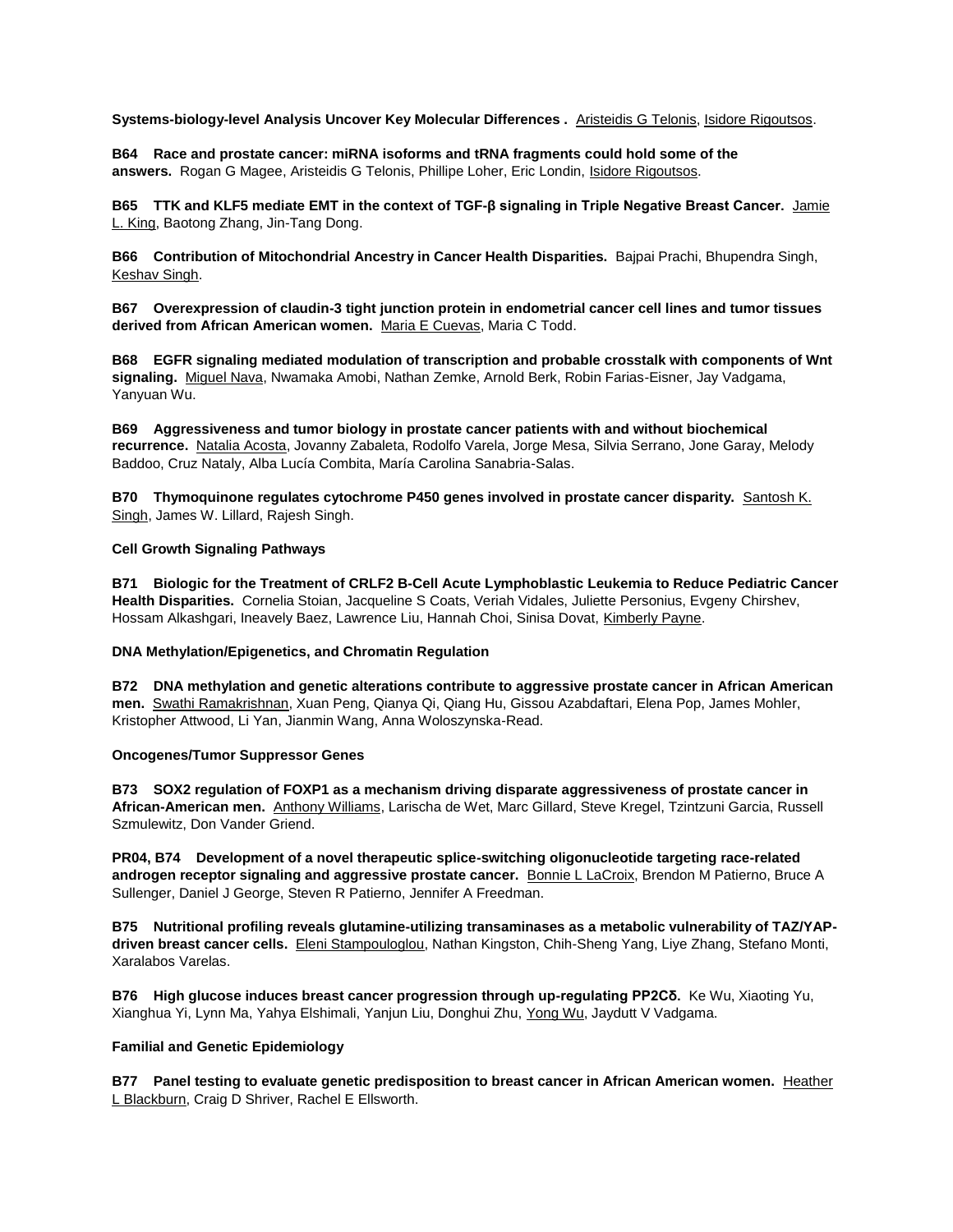**B78 Germline variants in high-risk non-BRCA breast cancer patients from Puerto Rico.** Julie Dutil, Jamie K Teer, Volha Golubeva, Sean Yoder, Nelly Arroyo, Miguel Echenique, Jaime Matta, Alvaro Monteiro.

**B79 Breast cancer characteristics and survival among Indigenous American women from Peru.** Lizeth I Tamayo, Tatiana Vidaurre, Jeannie Navarro Vasquez , Sandro Casavilca, Jessica Ivonne Aramburu Palomino, Monica Calderon, Garth H Rauscher, Laura Fejerman.

**B80 A new inherited gastric cancer form caused by mutations in homologous recombination genes.** Luis G Carvajal Carmona, International Gastric Cancer Genetics Collaboration.

**B81 Changing Fertility Factors Affecting Breast Cancer in the Bahamas.** Sophia HL George, Ana Sandoval Leon, Talia Donenberg, Raleigh Bulter, Darron Halliday, DuVaughn Curling, Theodore Turnquest, John Lunn, Mohammad R Akbari, Steven Narod, Judith Hurley.

### **Treatment Factors and Outcomes**

**B82 Is breast cancer survival associated with facility characteristics where the problem was initially presented to the healthcare system? Implications for racial/ethnic disparities in breast cancer.** Alejandro Hughes, Garth Rauscher, Abigail Silva, Anne Marie Murphy.

**B83 Survival of ethnic and racial minority patients with multiple myeloma treated with first generation immunomodulatory and proteasome inhibiting medications.** Elizabeth Dianne Pulte, Lei Nie, Nicole Gromley, Kirsten Goldberg, Amy McKee, Ann Farrell, Richard Pazdur.

**PR11, B84 Temporal patterns of breast cancer treatment initiation and completion among black and white**  women in the Carolina Breast Cancer Study. Sophie E Mayer, Melissa Troester, Stephanie B Wheeler, Andrew Olshan, Lisa A Carey, Jessica Tse, Katherine E Reeder-Hayes.

**Pediatric Cancers**

**B85 Racial Differences in Survival of Pediatric Patients with Brain and Central Nervous System Cancer, United States, 2001– 2012.** David Siegel, Jun Li, Simple Singh.

**B86 Ethnic differences in microRNA expression associated with relapse among pediatric B-acute lymphoblastic leukemia patients: a pilot study.** Ernest K Amankwah, Patrick A Brown.

**Other Organ Sites**

**B87 [Advocate Abstract:] Prostate cancer survivorship among African American males.** Earl Bowen.

**B88 [Advocate Abstract:] An anthropological approach to African American prostate cancer disparity.** Gerald Green.

**B89 [Advocate Abstract:] Caribbean men and prostate cancer.** Jennifer Gumbs.

- **B90 [Advocate Abstract:] Armorup for life.** Loriana Hernandez-Aldama.
- **B91 [Advocate Abstract:] Metastatic patients and clinical trials.** April Knowles.

**B92 Metabolomic landscape of African American prostate cancer: insights into the biological basis of the racial disparity.** Stacy M. Lloyd, Jie H. Gohlke, Jie H. Gohlke, Sumanta Basu, Vasanta Putluri, Shaiju K Vareed, Rebeca San Martin, Thekkelnaycke Rajendiran, Tiffany A. Dorsey, Bandana Prasad, Rajni Sonavane, Uttam Rasaily, James Henderson, Balasubramanyam Karanam, Harene Venghatakrishnan, Salil Bhowmik, Alexander Zaslavsky, Nilanjan Guha, Rick Kittles, Stefan Ambs, Michael Ittmann, David Rowley, Ganesh Palapattu, Nagireddy Putluri, George Michailidis, Arun Sreekumar.

#### **Alcohol, Tobacco, and Substance Abuse**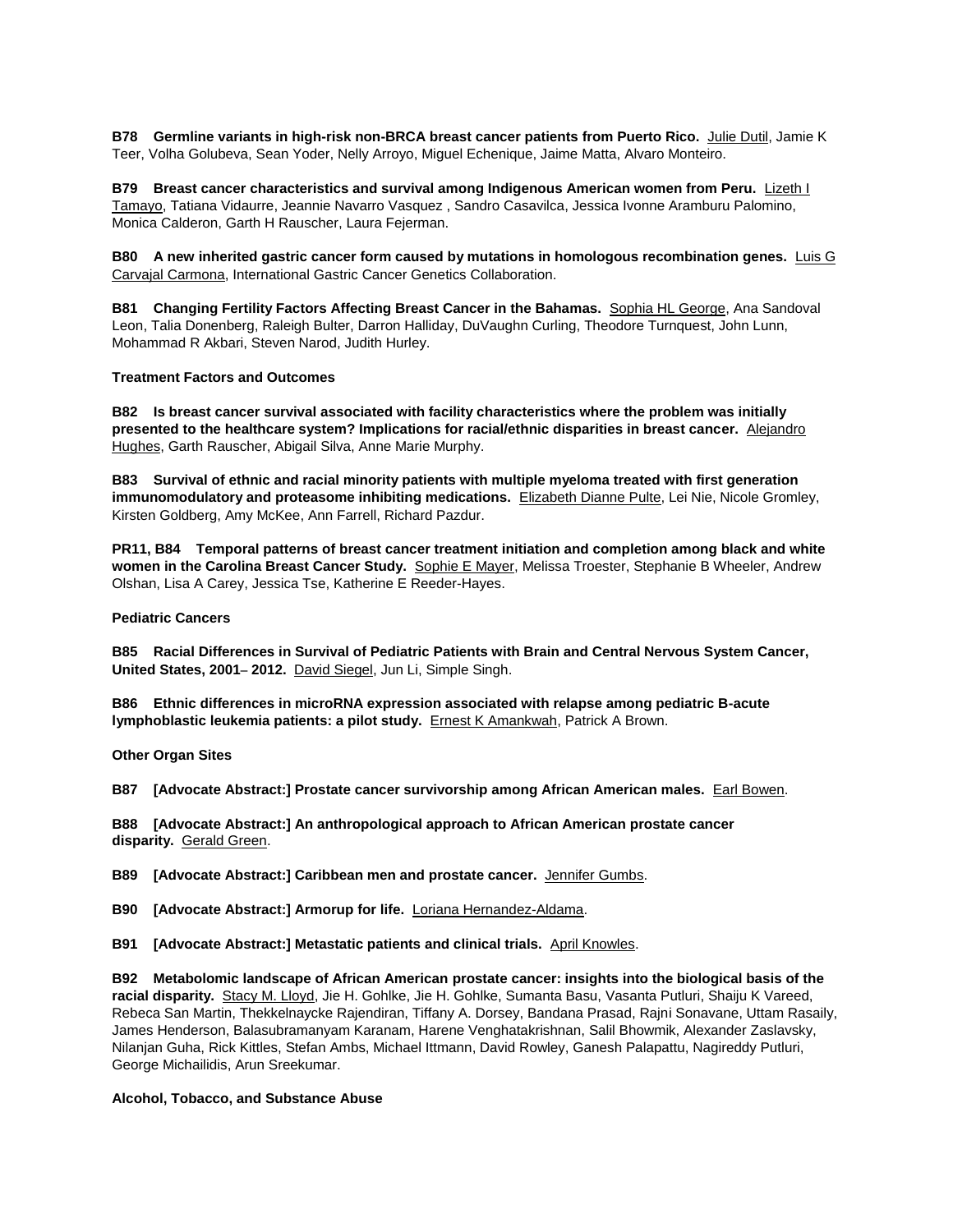**C01 Awareness of Oral Cancer Among Betel Quid Users in a High-Risk Refugee Community.** Danielle K Depalo, Lucy L Shi, Ella Bradford, Amy Y Chen.

**C02 The real cost. Preventing smokeless tobacco usage among rural adolescents and teens.** Sharon Carothers.

#### **Community-based Interventions**

**C03 Reducing Muslim mammography disparities: Outcomes from a religiously tailored mosque-based intervention.** Aasim Padela, Sana Malik, Shaheen Nageeb, Monica Peek, Michael Quinn.

# **Diffusion and Dissemination Research**

**C04 Impact of a Minority Prostate Cancer (MiCaP) Research Digest in Translating Scientific Discovery into Public Health and Community Applications.** Folakemi Odedina, Kim Walsh-Childers, Mary Ellen Young, Getachew Dagne, Janice Krieger, Ernest Kaninjing, Nissa Askins.

# **Health Education**

**C05 Prostate cancer screening perception, beliefs, and practices among men in Bamenda, Cameroon.** Ernest T. Kaninjing, Ivette Lopez, Jennifer Nguyen.

**C06 Adapting a Breast Cancer Education Program to reach Arab Muslim Women.** Evelyn T. Gonzalez, Alia Salam.

**C08 Development of a Breast Cancer Health Literacy Measure for American Indians.** Jordyn Gunville, Kelly Berryhill, Kathryn Rollins, Niaman Nazir, Won Choi, Christine M Daley.

**C09 Building capacity to conduct cancer disparities research: Progress and evaluation of NCI CRCHD P20 GUIDE Project.** Karriem S. Watson, Alicia K. Matthews, Kent Hoskins, Rupert Evans, Ifeanyi Beverly Chukwudozie, Stacey Rhodes, Erica Martinez, Marian L. Fitzgibbon, Catherine Balthazar, Robert A. Winn.

**C10 Raising HPV awareness in immigrant populations: Are health educators prepared to address health literacy challenges?.** Lenna Dawkins-Moultin, E. Lisako McKyer, Andrea McDonald.

**C11 Development of a Tailored Interactive Multimedia Intervention (TIMI) to Promote Colorectal Cancer Screening among Puerto Ricans.** Camille Velez-Alamo, Adrianna I. Acevedo-Fontanez, Vivian Colon-Lopez, Marievelisse Soto-Salgado, Yolanda Serra-Martinez, Ileska M. Valencia-Torres, Maria E. Fernandez.

**C12 Cancer navigation programs: Identifying barriers and addressing health disparities in Appalachia.** Sharon Dwyer, Elizabeth Rohan, Dana White, Eric Stockton, Georgina Castro, Reda Wilson, Carol White, Mark Dignan.

**C13 Knowledge and perceptions on colorectal cancer among male adults taking herbal remedies against anorectal or gastrointestinal disorders in rural Zaria, Nigeria.** Mubarak Labaran Liman, Mubarak L. Liman, Sunday E. Atawodi, Iliemene E. Dorathy, Iliemene E. Dorathy, Nafisat Aliyu.

**C15 Increasing cancer prevention education and cancer screening in African Americans through a cancer health ministry.** Terrence R Adams.

**C16 Using community theater to improve knowledge and awareness of cancer preventive health behaviors in Harris county, TX.** Veronica Landa, Jane Montealegre, Roshanda Chenier, Glori Chauca, Ivan Valverde, Maria Jibaja-Weiss.

**C17 Community theater outreach to increase HPV vaccine intention among parents of Latino adolescents: A pilot test.** Veronica Landa, Jane Montealegre, Maria Jibaja-Weiss.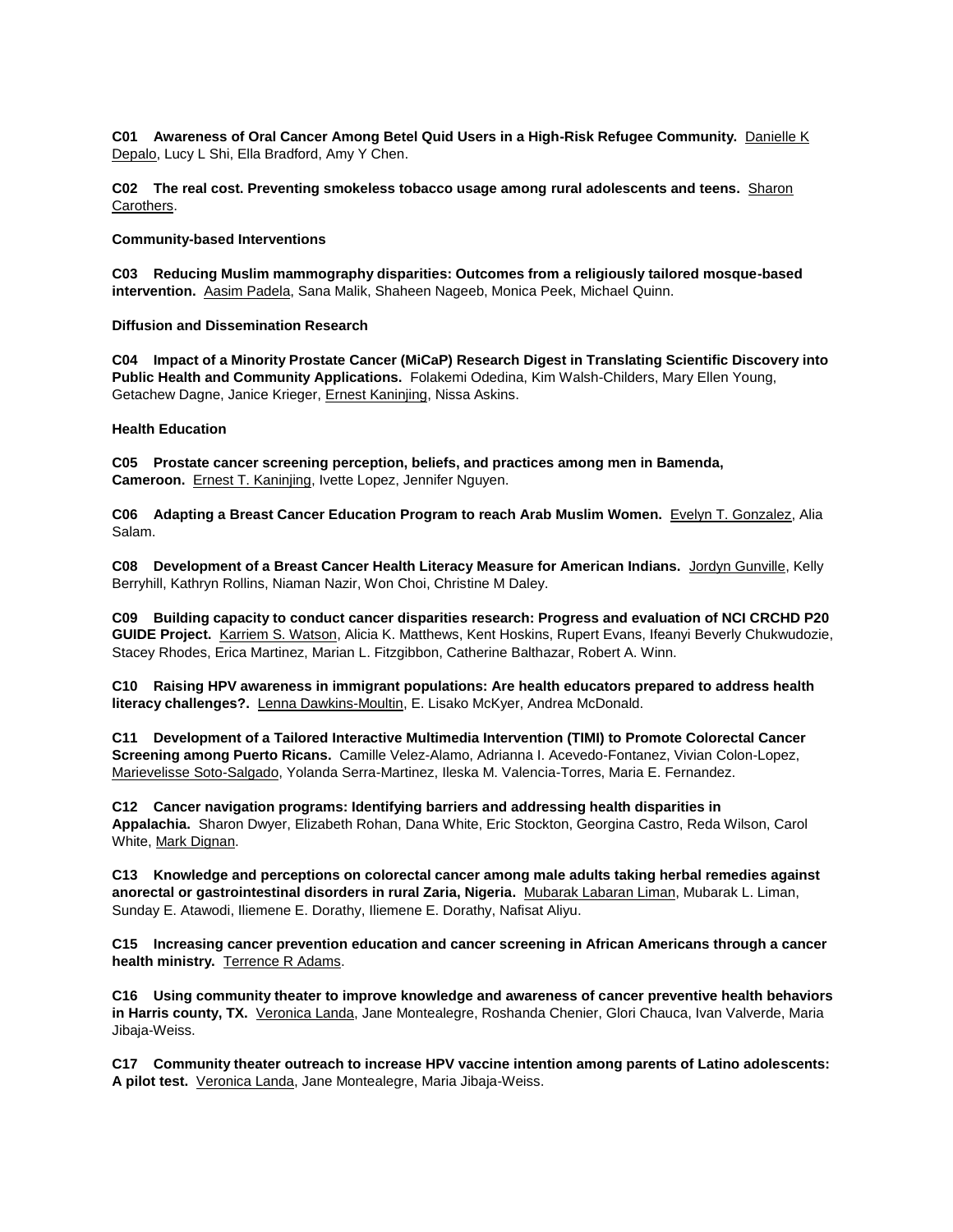**C18 [Advocate Abstract:] The job or work of being a cancer patient; how to advocate for yourself and a loved one.** Richard H. Gelb.

**C19 [Advocate Abstract:] Patient advocate program.** Sandi Stanford.

### **Socioeconomic Influences**

**C20 Financial strain in people struggling with healthcare costs.** Sarah Humble, Amy McQueen, Marquita Lewis, Jean Hunleth, Natasan McCray, Amanda Lee, Miquela Ibrao, Aimee James.

**C21 Investing in Public-Private Partnerships to Address Breast Cancer Disparities among African-American Women (Low-Income) within a Non-Medicaid ACA Expansion State and Appalachian Region.** Dwana "Dee" Calhoun, Patricia Matthews-Juarez.

**C22 Cancer-related financial burden, employment, and health among rural cancer survivors.** Emily Hallgren, Leslie R Carnahan, Kristine Zimmermann, Yamile Molina.

**C23 Patterns of Employment and Income Losses Among Adults with Differing Levels of Wealth Following a Cancer Diagnosis .** Margaret Tebbs, Sayeh Nikpay, Emily H Castellanos.

**C24 Determinants of delays in care-seeking for ovarian cancer symptoms in African American women.** Megan Mullins, Michele L. Cote, Sarah Abbott, Anthony J. Alberg, Elisa V. Bandera, Jill Barnholtz-Sloan, Melissa Bondy, Fabian Camacho, Ellen Funkhouser, Patricia G. Moorman, Lauren C. Peres, Ann G. Schwartz, Paul D. Terry, Frances Wang, Joellen M. Schildkraut, Edward S. Peters.

**C25 Bridging the gap through a targeted research fellowship: Introduction and recruitment of underrepresented minority students to the cancer research physician scientist pipeline.** Shaneah Taylor, Melinda Monge.

**C26 Associations Between Race/Ethnicity and Enrollment in Cancer Research Protocols.** Ogochukwu Marietta Ezeoke, Gary Brooks, Michael A Postow, Shrujal Baxi, Lisa Diamond.

**C27 Socioeconomic status and racial differences in utilization of Inpatient versus Outpatient Hysterectomy.** Zahra Bahrani-Mostafavi, Larissa R Brunner Huber, Sara Shahbazi, Pourya Naderi-Yeganeh.

#### **Other**

**C28 Éxito!: Cultivating new Latino scientists in cancer health disparities research.** Arely Perez, Kipling Gallion, Amelie G Ramirez.

**C29 Social networks at diagnosis and recurrence, breast cancer-specific mortality, and overall mortality in white and non-white women in the Pathways Study.** Candyce Kroenke, Scarlett Lin Gomez, Marilyn Kwan, Lawrence Kushi.

**C30 Coping strategies in cancer: A systematic review of African American women with breast cancer.** Jeanette Renay McFall, Jeanette Renay McFall, Jeanette Renay McFall, Jeanette Renay McFall.

**C31 Utilization of Health Information Technology among Racially and Ethnically Diverse Primary Care Patients.** Melanie Jefferson, LaShanta Rice, Charli Pringle-North, Chanita Halbert.

**C32 [Advocate Abstract:] Cancer treatment designed for older adults.** Yvonne McLean Florence.

**C33 [Advocate Abstract:] The power of music.** William Foster.

**C34 [Advocate Abstract:] Does culture play a role in cancer survivorship?.** Desiree Walker.

**Late Effects/Survivorship**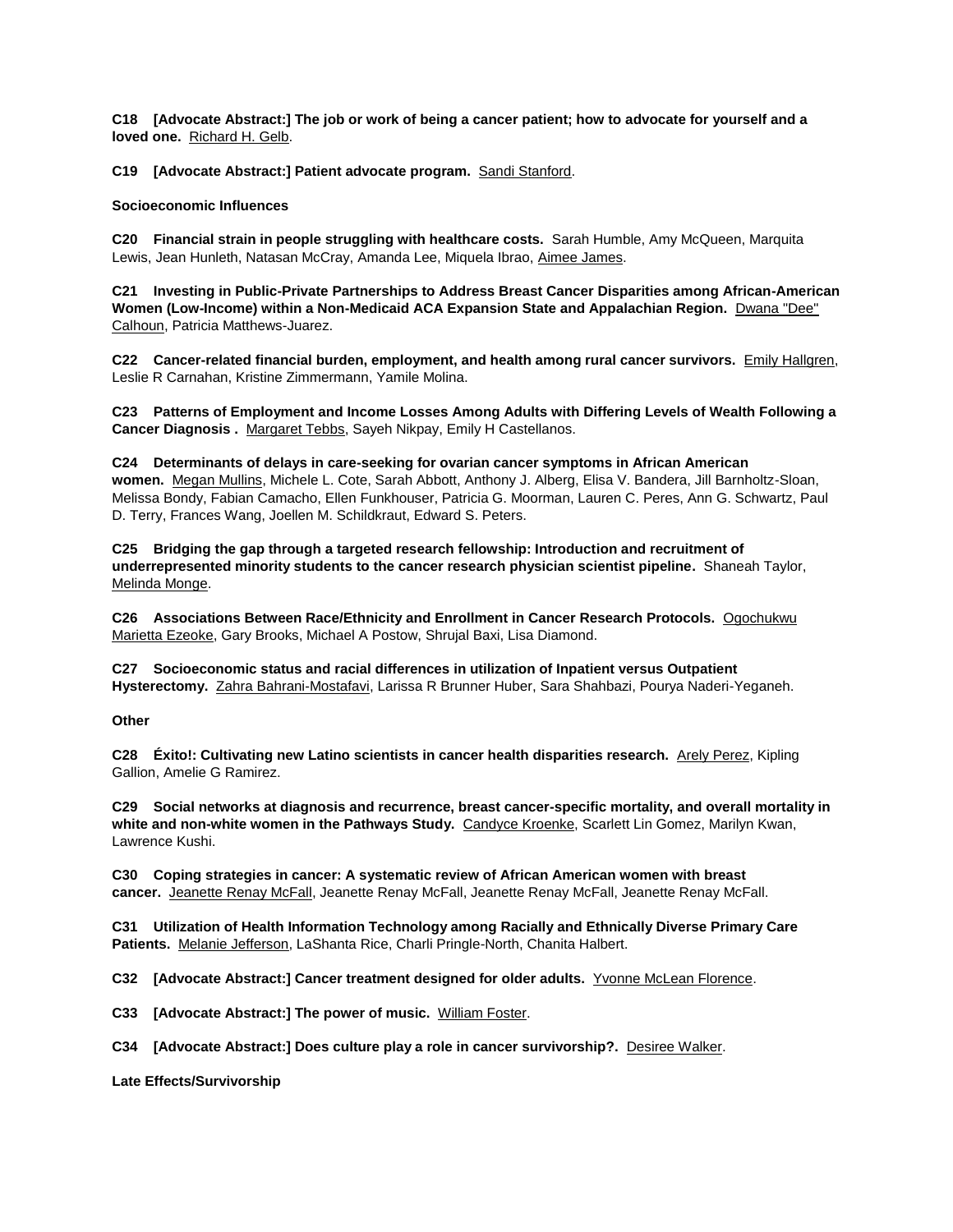**C35 Examining the role of social support and spirituality on the health status of Hispanic cancer survivors.** Carol Ochoa, Regine Haardörfer, Cam Escoffery, Kevin Stein, Kassandra I. Alcaraz.

**C36 Receipt, interest, and preferences for communication of cancer survivorship plans for colorectal cancer.** Jessie Padilla Medina, Kristina Fllores, Myra Murillo, Jean McDougall, Anita Kinney.

**C37 Racial and ethnic disparities in comorbidities and behavioral risk factors among prostate cancer survivors, NHIS 2015.** Joelle Atere-Roberts, Ingrid J Hall, Judith Lee Smith.

### **Screening and Early Detection**

**C38 Increasing colorectal cancer screening in rural populations: A systematic literature review.** Joelle Atere-Roberts, Ingrid J Hall, Judith Lee Smith.

### **Late Effects/Survivorship**

**C39 Cancer Care Needs among Sexual and Gender Minority Cancer Survivors.** Julia Seay, Darryl Mitteldorf, Alena Yankie, William Pirl, Erin Kobetz, Matthew Schlumbrecht.

### **Quality of Life**

**C40 Employment participation after early-stage breast cancer: patterns and determinants.** Christine C. Ekenga, Maria Perez, Julie A. Margenthaler, Donna B. Jeffe.

**C41 Racial comparison of patient satisfaction with medical care for prostate cancer patients enrolled in a treatment decision-making study.** Dantae L Bowie, Jennifer Cullen, Huai-Ching Kuo, Lauren Hurwitz, Yongmei Chen, Sally Elsamanoudi, Maryellen Colston, Jane Hudak, Inger L Rosner.

**C42 Correlates of Health-Related Quality of Life among African-American Survivors of Ovarian Cancer: Results from the AACES Study.** Roger T Anderson, Fabian Camacho, Elisa Bandera, Ellen Funkhouser, Patricia Moorman, Lisa Paddock, Lauren C Peres, Edward Peters, Sarah E Abbott, Anthony J Alberg, Jill Barnholtz-Sloan, Melissa Bondy, Michele L Cote, Ann Schwartz, Paul Terry, Joellen Schildkraut.

**C43 Health changes in low-income men transitioning from prostate cancer coverage to comprehensive insurance.** Ruby Kuang, Jamal Nabhani, Hui Liu, Lorna Kwan, Mark S. Litwin.

#### **Oncogenes/Tumor Suppressor Genes**

**C44 Epigenetic regulation of CRLF2 oncogene expression by Casein Kinase II (CK2) signaling in B cell acute lymphoblastic leukemia that occurs at high frequency in Hispanic children.** Chunhua Song, Zheng Ge, Kimberly J. Payne, Sinisa Dovat.

#### **Diet and Nutrition**

C45 Development and validation of Children Dietary Inflammatory Index (CDII). Samira Khan, Christian Alvarado, Michael Wirth, Nitin Shivappa, James R Hebert.

**C46 Fruit and vegetable intake and lung cancer incidence among Black women according to cigarette smoking status.** Sarah JO Nomura, Chiranjeev Dash, Lynn Rosenberg, Julie Palmer, Lucile L Adams-Campbell.

#### **Obesity, Metabolism, and Cancer**

**C47 Obesity enhances tumor colonization and promotes expression of the spliced variant MBD2\_v2 and splicing factor SRSF2 in Triple Negative Breast Cancer.** Emily A. Girsch, Gregory Dyson, Cristina Mitrea, Bin Bao, Lisa Polin , Aliccia Bollig-Fischer.

**C48 Colorectal cancer among African-Americans: Examining the relationship between dietary habits, physical activity, and colorectal cancer screening to reduce cancer risk and health disparities.** Noora S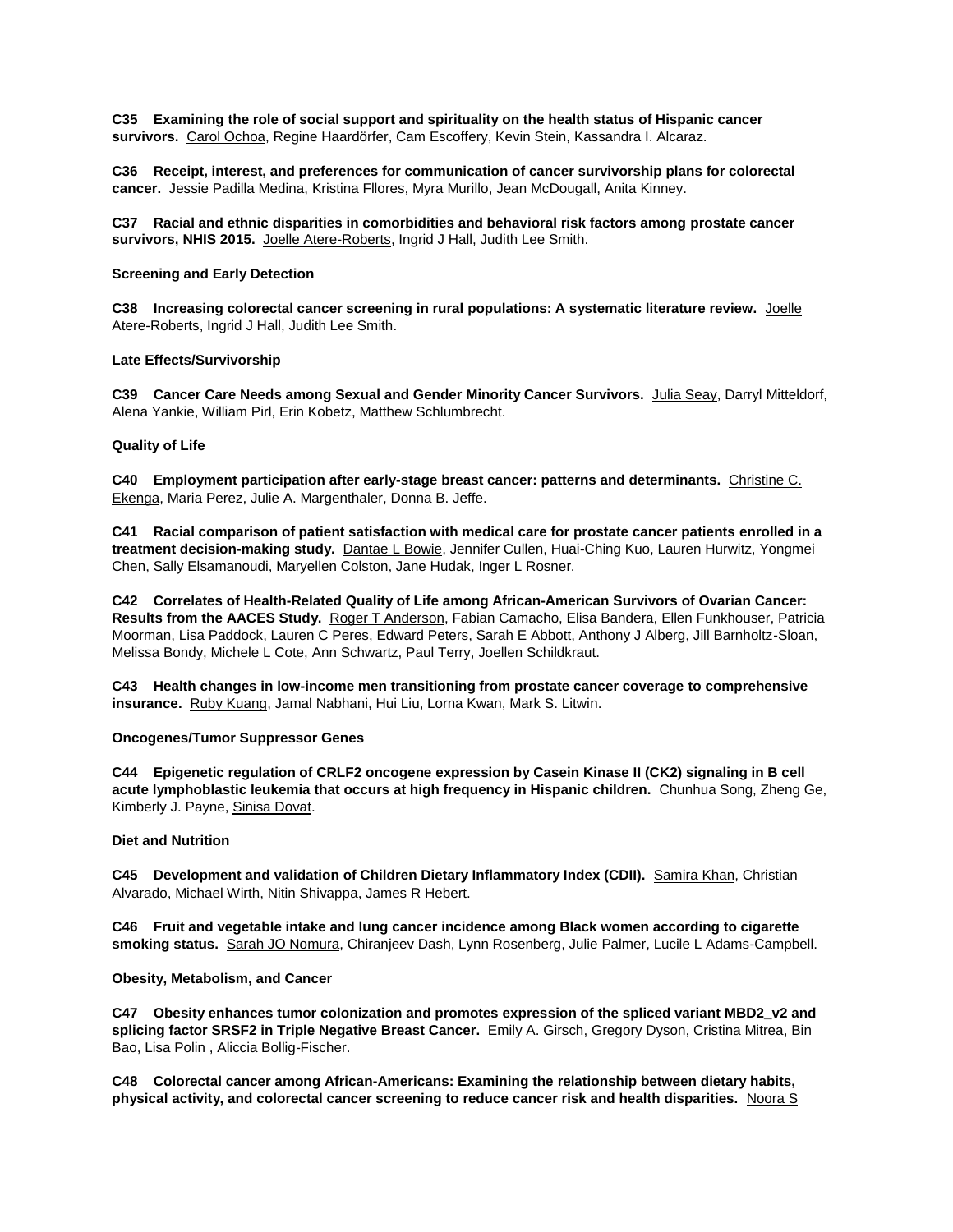Kanfash, Mary A Garza, Luciana Assini-Meytin.

### **Physical Activity and Energy Balance**

**C49 Differences in Exercise and/or Weight Loss Intervention Efficacy for Body Composition among White and Non-White Breast Cancer Survivors.** Xiaochen Zhang, Lorraine T Dean, Justin C Brown, Renate Winkels, Kathryn H Schmitz.

### **Healthcare Systems**

**C50 Geographic Management of Cancer Health Disparities Program (GMaP): A Regional Strategy for Expanding the Continuing Umbrella of Research Experiences (CURE) Pipeline in Cancer Research Nationwide.** Carrie M Norbeck, Miria Kano, Kimberly R Williams.

**C51 Definitive Radiation Therapy for cervical cancer: race as a risk factor for delayed completion, preliminary findings.** Shariska Petersen, Dmitry Davydov, Yafa Davydova, Michael FitzGerald, Thomas Buekers.

# **Health Economics, Policy, and Outcomes**

**C52 Disparities in treatment-related financial hardship and adherence to surveillance colonoscopy guidelines in ethnically, linguistically, and geographically diverse colorectal cancer survivors.** Jean A McDougall, Matthew P Banegas, Charles Wiggins, Ashwani Rajput, Vi K Chiu, Kristina G Flores, Anita Y Kinney.

**PR07, C53 Primary care utilization, late-stage diagnosis and timeliness of treatment among Medicaid**  cancer patients: Early signals following the ACA expansion. Jennifer Tsui, Derek DeLia, Jose Nova, Rotter David , Kulkarni Aishwarya , Demissie Kitaw, Stroup Antoinette, Joel C Cantor.

**C54 Survival outcomes for head and neck patients with Medicaid: A health insurance paradox.** Nosayaba Osazuwa-Peters, Matthew C Simpson, Sean T Massa, Eric Adjei Boakye, Lauren M Cass, Sai Deepika Challapalli, Rebecca L Rohde, Mark A Varvares.

**C55 Understanding the financial consequences of cancer: A qualitative study of racially and geographically diverse survivors.** Theresa A. Hastert, Lorna M. Mabunda, Lisa Berry-Bobovski, Tanina Foster, Susan Eggly.

# **Clinical Prevention Trials**

**C56 An Online-Based Storytelling Video Intervention on Promoting Korean American Female College Students' HPV Vaccine Uptake.** Minjin Kim, Haeok Lee, Teri Aronowitz, Lisa Kennedy Sheldon, Peter Kiang, Jeroan Allison, Ling Shi.

#### **Prevention Behaviors**

**C57 Knowledge of breastfeeding to reduce breast cancer risk.** Akaansha Ganju, Anupama Suresh, Julie Stephens, Marilly Palettas, Diana Burke, Laura Miles, Maryam Lustberg, Seuli Brill, Bhuvaneswari Ramaswamy.

**C58 Effect of physicians' recommendation on the perceived effectiveness of the HPV vaccine in preventing cervical cancer.** Eric Adjei Boakye, Nosayaba Osazuwa-Peters, Vy Pham, Betelihem B Tobo, Matthew C Simpson, Thomas Burroughs, Paula Buchanan.

**C59 HBV Screening and Vaccination among First Generation African Immigrants: A Pilot Study.** Grace X Ma, Adeodat Ilboudo, Omar Dibba, Lin Zhu, Yin Tan, Olorunseun O Ogunwobi.

#### **Screening and Early Detection**

**C60 The Role of Psychosocial Predictors in HBV Screening Behavior among Vietnamese Americans.** Minsun Lee, Lin Zhu, Min Qi Wang, Zhengyu Wei, Yin Tan, Minhhuyen Nguyen, Olorunseun O Ogunwobi, Grace X Ma.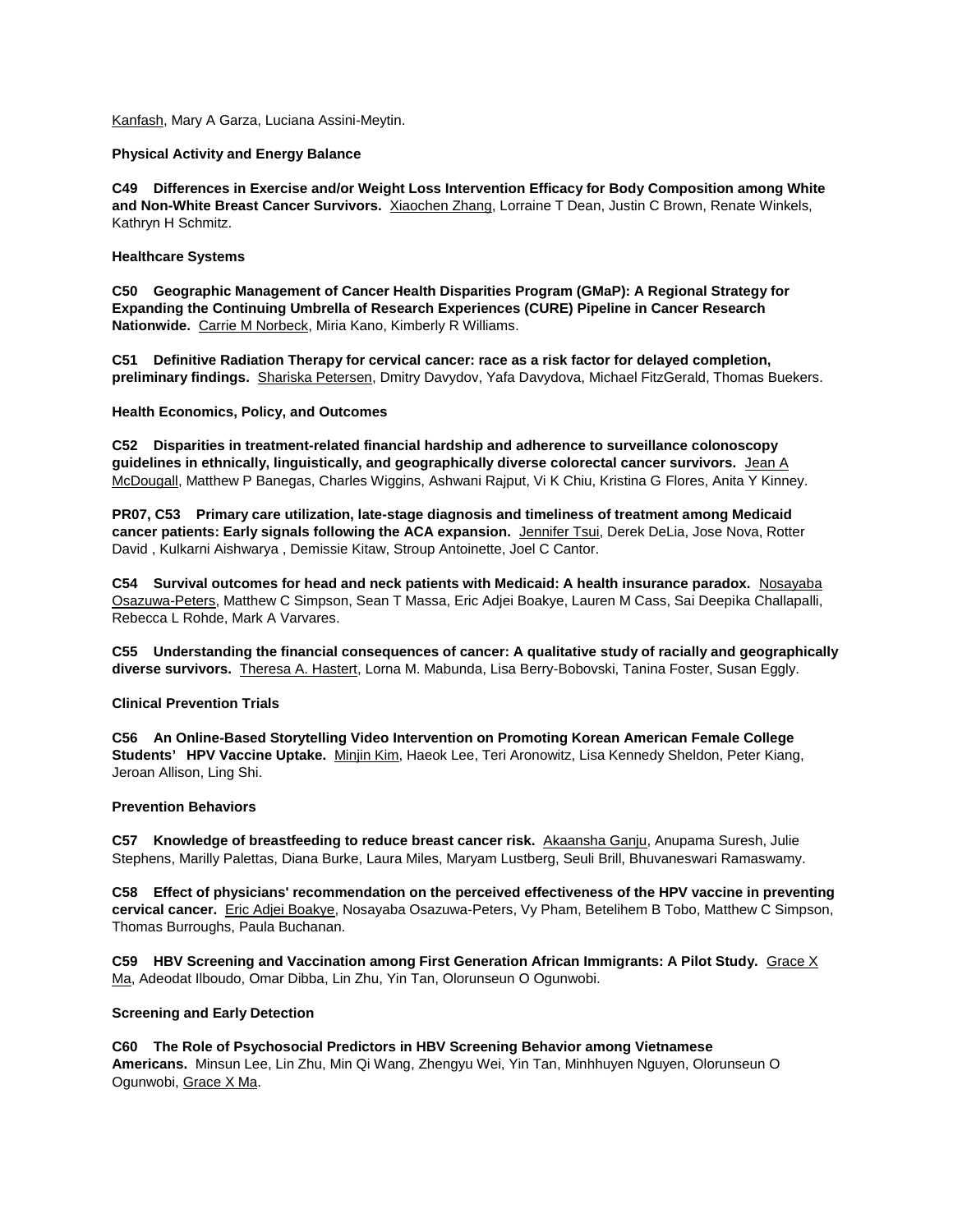# **Prevention Behaviors**

**C61 A low-cost alternative to traditional phone survey methods for reaching populations in rural**  communities: A case study of HPV vaccine readiness in Northern New England. Jenna E Schiffelbein, Jennifer A Alford-Teaster, Anna M Adachi-Mejia, Sunny Jung Kim, Tracy L Onega.

### **Screening and Early Detection**

**C62 Sub-Saharan African immigrant men' s knowledge and support related to cervical cancer screening- A qualitative descriptive study.** Adebola Adegboyega, Jennifer Hatcher.

**C63 Differences in eligibility for low-dose computed tomography (LDCT) lung cancer screening among older U.S. adults: Role of sexual orientation .** Alicia K. Matthews, Sean McCabe, Joseph Lee, Phil Veliz.

**C64 Inadequate follow-up of abnormal mammography screening results in Hispanic/Latinas living in the northeast, US.** Beth A Jones, Steven Parra, Inginia Genao, Marcella Nunez-Smith , Elizabeth Claus , Hosanna Soler-Vila, Lisa Calvocoressi, Justin Markowski.

**C65 Feasibility and preliminary impact of the Screen to Save Initiative on colorectal cancer screening knowledge.** Carolina López De la Torre, Sumayah Nuhaily, Jesse Dubin, Jessica Haughton, Elva M Arredondo.

**C66 The impact of the US Preventive Services Task Force recommendation against prostate screening on utilization of the Howard University Cancer Center' s " Men Take Ten" prostate cancer screening program.** Clinton Burnside, Carla Williams, Radhika Kakarla, Stephanie Purnell, Theresa Vaughn, Cherie Spencer, Tamaro Hudson, Teletia Taylor, Ali Ramadan, Adeyinka Laiyemo, Pamela Coleman.

**C67 Addressing Racial Disparity in Colorectal Cancer Screening with CT Colonography: Experience in an African-American Cohort.** Todd Fibus, Courtney C Moreno, Elizabeth A Krupinski, David H Kim, Perry J Pickhardt.

**C68 Addressing negative cognitive and affective factors to increase colorectal cancer screening for African Americans.** Deborah O Erwin, Marc Kiviniemi, Lynne Klasko, Elisa M Rodriguez, Frances G Saad-Harfouche, Erin Ellis, Lina Jandorf.

**C69 Patient satisfaction and mammography intention among Black women: Contributions of patientprovider interactions.** Deeonna E. Farr, MPH, DrPH CHES, Heather M. Brandt, PhD, CHES, Daniela B. Friedman, PhD, Cheryl A. Armstead, MS(R), PhD, Swann A. Adams, PhD, MS, Jeanette Fulton, MD, Douglas Bull, MD.

**C70 A Community Guide systematic review of multicomponent interventions to increase breast, cervical, and colorectal cancer screening: Findings in underserved populations.** Devon Okasako-Schmucker, Yinan Peng, Susan Sabatino, Ismaila Ramon, Kristin Tansil Roberts, Shawna L Mercer, Randy Elder.

**C71 Discrepancies in perceptions of colorectal cancer screening and willingness to screen among Federally Qualified Health Centers staff and Latino community members.** Elizabeth N. Alpert, Sumayah Nuhaily, Carolina López De la Torre, Jessica Haughton, Samir Gupta, Jesse Nodora, Balambal Bharti, Christian Ramers, Felipe Garcia, Tatianna Clark, Claudia Carrizosa, Elva M. Arredondo, Kristen J. Wells.

**C72 Changing patterns of socioeconomic inequalities in women cancer screening in South Korea with ten years follow-up of nationwide cross-sectional study.** Eunji Choi, Yoon Young Lee, Mina Suh, Boyoung Park, Jae Kwan Jun, Yeol Kim, Kui Son Choi.

**C73 A mobile mammography outreach program to increase screening in medically underserved areas in Missouri.** Goldie Komaie, Sarah Lyons, Catherine Appleton, Katherine Glover-Collins, Christine Marx, Graham Colditz.

**C74 Developing and implementing an mHealth intervention for cervical cancer prevention in Santiago, Chile.** Javiera Martinez Gutierrez, Daniel Capurro , Francis Ciampi, Mauricio Soto, Mackenzie C Momany, Emilia Cea, Tania Mergudich, Klaus Puschel.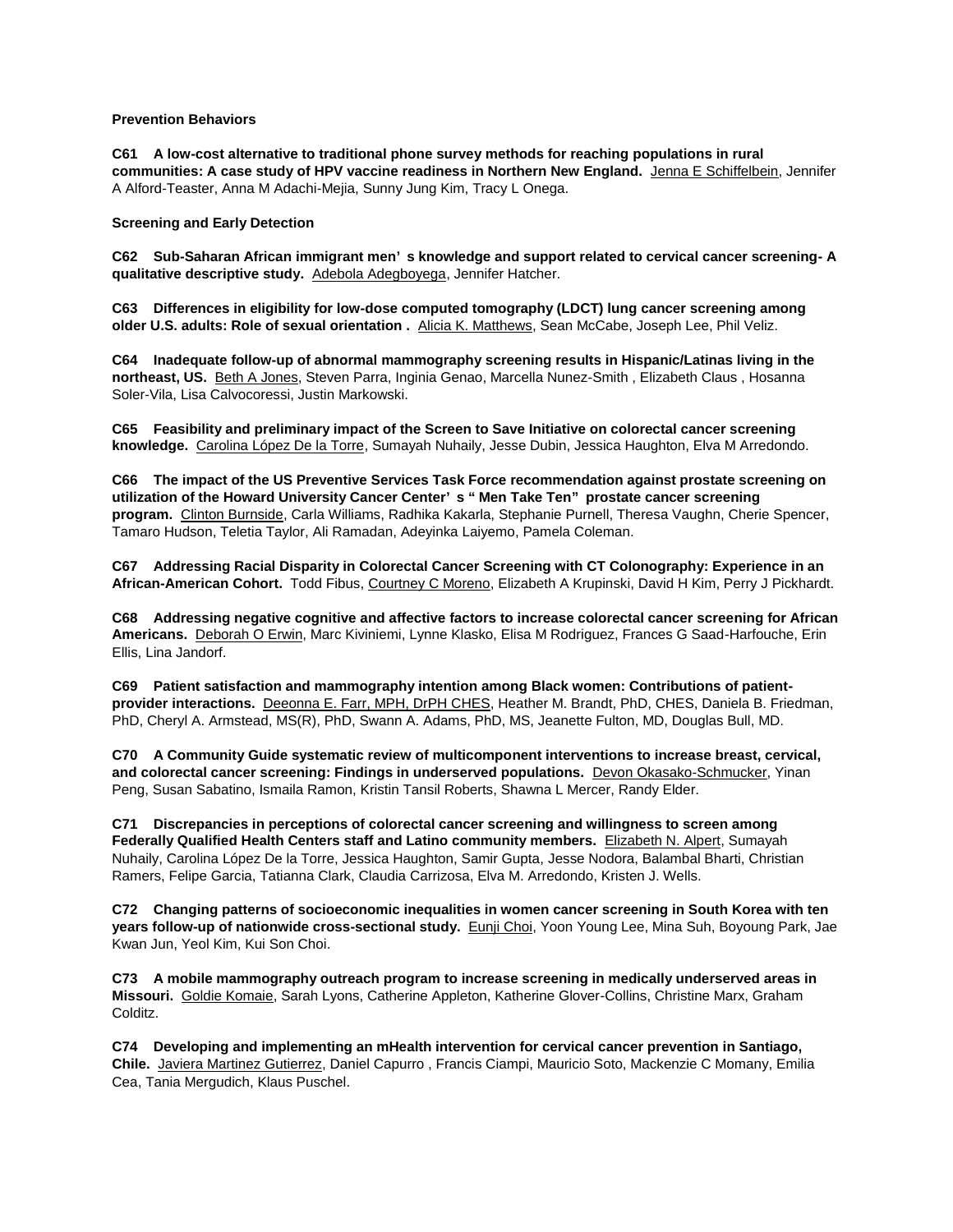**C75 Diagnosing CRC in 3 vulnerable health centers in Santiago, Chile. Not an easy task.** Viviana Rodríguez, María Jesús Valdivieso, Felipe Quezada, Maria Elisa Herrera, Javiera Martínez-Gutiérrez.

C76 Developing an online resource for lung cancer screening in a frontier population. Jennifer Leberknight, Michele Sargent, Kristin Cina, Margaret O'Connor, Romaine Tobacco, Sheikh Iqbal Ahamed, Daniel Petereit, Linda Burhansstipanov.

**C77 Impact of insurance and primary care stability on cancer screening behaviors. Karen M Freund, Sarah** A Reisinger, Amy LeClair, Sarah Al-Najar, Gregory S Young, Jill Oliveri, Evelyn Gonzalez, Electra Paskett.

**C78 Pre-diagnostic journey of women with breast cancer and disparities in stage at diagnosis in Namibia: the African Breast Cancer – Disparities in Outcomes (ABC-DO) Cohort Study.** Kayo Togawa, Fiona McKenzie, Annelle Zietsman, Isabel dos Santos Silva, Valerie McCormack.

**C79 Examining the role of cultural competence in mammography adherence: Perceptions of African American residents of Harris County, Texas.** Marla B. Hall, Jeffrey J. Guidry, Lovell A. Jones.

**C80 Implementing a mailed colorectal cancer screening program: A safety-net clinic case study.** Jennifer L Schneider, Morgan J Fuoco, Jennifer S Rivelli, Jennifer Coury, Beverly B Green, Amanda F Petrik, Ann Turner, Tanya Kapka.

**C81 Awareness on Loop Electrosurgical Excision Procedure (LEEP): A strategy for the prevention of Cervical Cancer in Nigeria.** Oluwatoyin Florence Gold-Ajileye.

**C82 Breast density notification in a racially diverse and immigrant sample of women: evidence for social disparities in awareness, knowledge and follow up.** Parisa Tehranifar, Carmen B. Rodriguez, Mariangela Agovino, Karen M Schmitt.

**C83 Dynamic Optical Contrast Imaging (DOCI): Oral screening in the underserved.** Peter A Pellionisz, Cheng Harrison, Zachary D. Taylor, Warren Grundfest, Maie A. St. John.

**C84 African Americans' perceived benefits and barriers to colorectal cancer screening: Differences by screening modality.** Randi M Williams, Cheryl L Holt.

**C85 Inside to outside: Addressing cancer disparities among formerly incarcerated populations.** Vickii P. Coffey, Mary V. Muse, Karriem S. Watson, Rupert Evans, Catherine Hanson Balthazar, Robert A. Winn, Phoenix Alicia Matthews.

**C86 Launch of an intervention to improve mammographic screening adherence in women of one Bemidji Area tribe: The " No squeeze can defeat me: Mammograms for life!" project.** Wesley O Petersen, Ann M Nicometo, Robert A Vierkant.

**C87 Spatial Accessibility to Mammography Services in the Lower Mississippi Delta States.** Whitney E Zahnd, Sara McLafferty, Recinda Sherman, Susan Farner, Hillary Klonoff-Cohen, Karin Rosenblatt.

**PR12, C88 Considering unintended effects of a colorectal cancer navigation program in a federally qualified health center in Chicago on mammography uptake.** Yazmin San Miguel, Karriem S Watson, Keia Hobbs, Robert Winn, Yamile Molina.

**Vaccines and Immunoprevention**

**C89 Examining HPV awareness, sexual behavior, and intent to receive the HPV vaccine among racial/ethnic males 18-27.** Dexter L Cooper, Natalie D Hernandez, Tiffany Zellner-Lawrence.

**C90 Sociodemographic predictors of HPV vaccine recommendation and initiation among female and male college students in Georgia.** Milkie Vu, Robert A Bednarczyk, Nadya Prood, Lana Le, Carla J Berg.

**C91 Exploring the role of social determinants on HPV vaccine intentions and uptake among ethnoracial minority college students.** Natalie D Hernandez, Dexter Cooper, Stephanie Kolar, Christopher Wheldon.